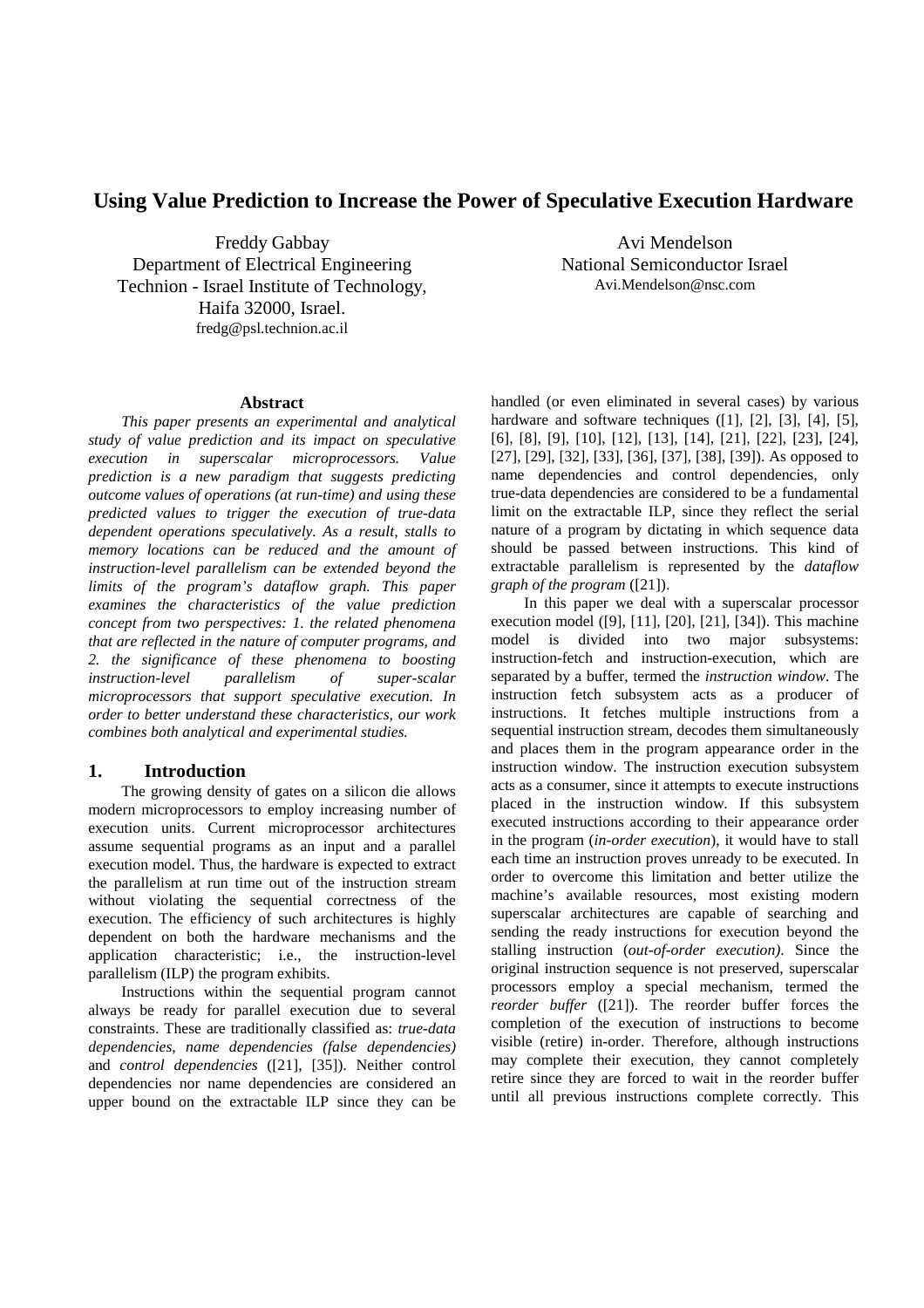capability is essential in order to keep the correct order of exceptions and interrupts and to deal with control dependencies as well. In order to tolerate the effect of control dependencies, many superscalar processors also support *speculative execution*. This technique involves the introduction of a branch prediction mechanism ([33], [37], [38], [39]) and a means for allowing the processor to continue executing control dependent instructions before resolving the branch outcome. Execution of such control dependent instructions is termed "speculative execution". In order to maintain the correctness of the execution, a speculatively-executed instruction can only retire if the prediction it relies upon was proven to be correct; otherwise, it is discarded.

In this paper we study the concept of *value prediction* introduced in [25], [26], [16], [17] and [18]. The new approach attempts to eliminate true-data dependencies by predicting at run-time the outcome values of instructions, and executing the true-data dependent instructions based on that prediction. Moreover, it has been shown that the bound of true-data dependencies can be exceeded without violating sequential program correctness. This claim overcomes two commonly recognized fundamental principles: 1. the ILP of a sequential program is limited by its dataflow graph representation, and 2. in order to guarantee the correctness of the program, true-data dependent instructions cannot be executed in parallel.

The integration of value prediction in superscalar processors introduces a new kind of speculative execution. In this case the execution of instructions becomes *speculative* when it is not assured that these instructions were fed with the correct input values. Note that since present superscalar processors already employ a certain form of speculative execution, from the hardware perspective value prediction is a feasible and natural extension of the current technology. Moreover, even though both value prediction and branch prediction use a similar technology, there are fundamental differences between the goals of these mechanisms. While branch prediction aims at increasing the number of candidate instructions for execution by executing control-dependent instructions (since the amount of available parallelism within a basic block is relatively small [21]), value prediction aims at allowing the processor to execute operations beyond the limit of true-data dependencies (given by the dataflow graph).

#### Related work:

The pioneer studies that introduced the concept of value prediction were made by Lipasti *et al.* and Gabbay *et al.* ([25], [26], [16], [17] and [18]). Lipasti *et al.* first introduced the notion of "value locality" - the likelihood of a previously-seen value to repeat itself within a storage location. They found that load instructions tend to exhibit

value locality and they suggested exploiting this property in order to reduce memory latency and increase memory bandwidth. They proposed a special mechanism, termed "Load Value Prediction Unit" (LVP), which attempts to predict the values that were about to be loaded from memory. The LVP was suggested for current processors models (PowerPC 620 and ALPHA AXP 21164) where its relative performance gain was also examined. In their further work ([26]), they extended the notion of value locality and showed that this property may appear not only in load instructions but also in other types of instructions such as arithmetic instructions. As a result of this observation, they suggested value prediction also in order to collapse true-data dependencies.

Gabbay *et al.* ([16], [17]) have simultaneously and independently studied the value prediction paradigm. Their approach was different in the sense that they focused on exploring phenomena related to value prediction and their significance for future processor architecture. In addition they examined the different effects of value prediction on an abstract machine model. This was useful since it allowed examination of the pure potential of this phenomenon independent of the limitations of individual machines. In this paper and our previous studies we initially review substantial evidence confirming that computed values during the execution of a program are likely to be correctly predicted at run-time. In addition, we extend the notion of *value locality* and show that programs may exhibit different patterns of predictable values which can be exploited by various value predictors. Our focus on the statistical patterns of value prediction also provides us with better understanding of the possible exploitation of value prediction and its mechanisms.

This paper extends our previous studies, broadly examines the potential of these new concepts and presents an analytical model that predicts the expected increase in the ILP as a result of using value prediction. In addition, the pioneer study presented in this paper aims at opening new opportunities for future studies which would examine the related microarchitectural considerations and solutions such as [18]. The rest of this paper is organized as follows: Section 2 introduces the concept of value prediction and various value predictors and shows how value prediction can exceed current ultimate limits. Section 3 broadly studies and analyzes the characteristics of value prediction. Section 4 presents an analytical model and experimental measurements of the extractable ILP. We conclude this work in Section 5.

# **2. Value prediction and its potential to overcome dataflow graph limits**

In this section we provide formal definitions related to the paradigm of value prediction, describe different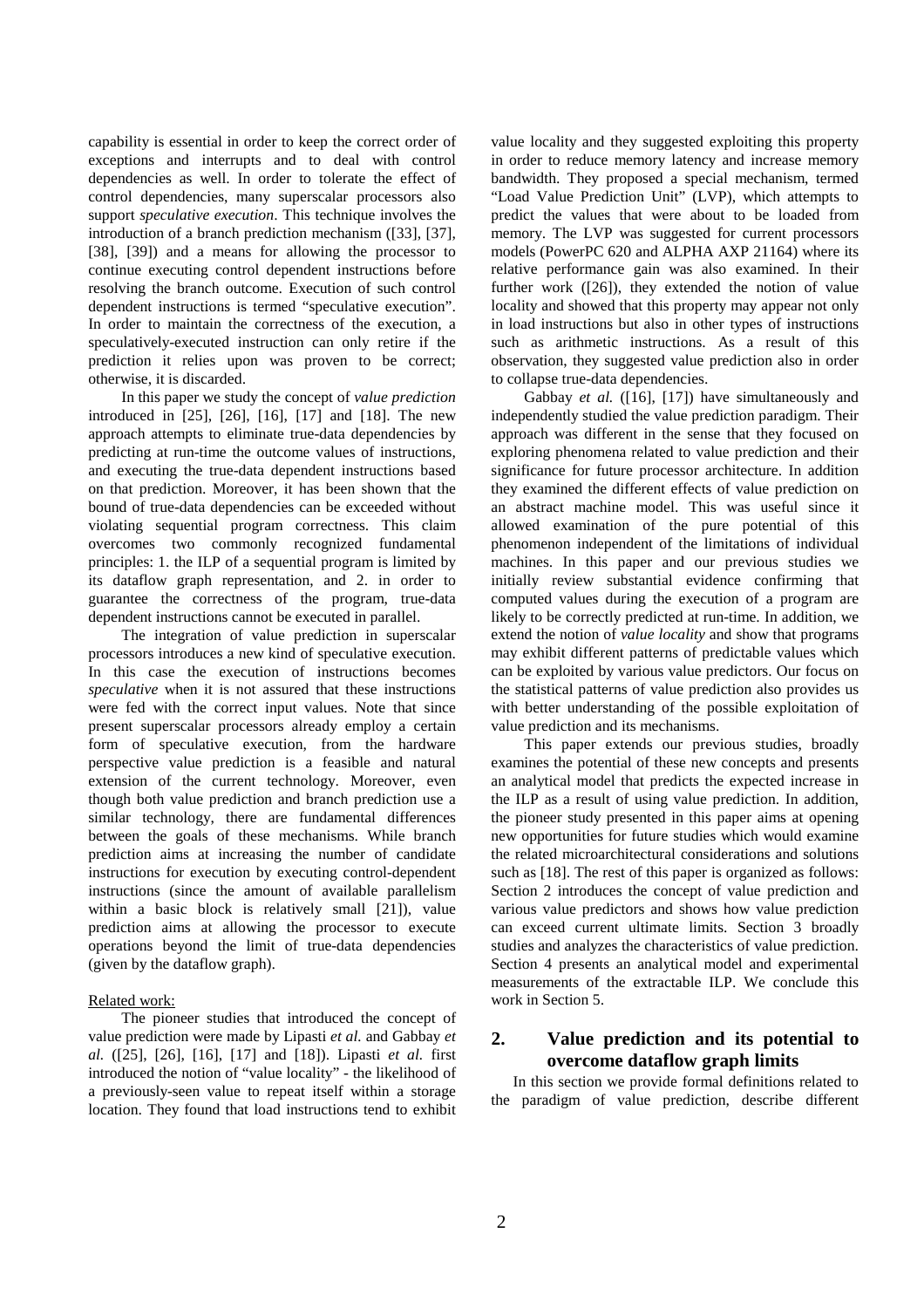techniques to take advantage of this capability and demonstrate the concept through a simple, but detailed example.

#### **2. 1. Principles and formal definitions**

Almost any computer operation can be regarded as a transformation between the input it consumes and the destination value it computes. We will refer to the process of computing a destination value as the *generation of a value* and to the computed destination value as *a generated value*. For instance, the generation of a value can be explicitly computed in operations such as arithmetic operations, load or store operations, or can be implicitly computed as a result of changing status bits or other side effects. The flow of these data values between instructions in a program is represented by the dataflow graph.

The dataflow graph representation of a program is a directed graph in which the nodes represent the computations and the arcs represent true-data dependencies:

Definition 1: *True-data dependency* ([21]) - If an instruction uses a value generated by a previous instruction, the second instruction has a true-data dependency on the first instruction and the first instruction is also termed a true-data dependent instruction. True-data dependencies represents the flow of information from the instructions that generate it to the instructions that consume it.

Usually, the dataflow graph assumes an infinite number of resources in terms of execution units, registers etc. (in order to avoid the need to refer to structural conflicts and name dependencies) and the control dependencies are either represented by a special type of a node, or are assumed to be known in advance (and so they do not have to be considered in the graph). As a result, this representation of true-data dependencies was recognized and considered as the fundamental limit on the ILP that can ever be gained by current processors ([21]).

Value prediction aims at predicting generated values (before their corresponding operations are executed) and allowing their data dependent instructions to be executed on the basis of that prediction. As a result true-data dependent operations can be executed (speculatively) in parallel. In this paper we assume that the prediction of generated values is made in hardware at run-time, by a special mechanism termed *value predictor*. A description of the various value predictors is introduced in Subsection 2.3.

Like branch prediction, value prediction also causes the execution of instructions to become speculative. However, this time the execution of an instruction becomes speculative because it consumes values (generated by other instructions in the program) that have been predicted in advance and it is not guaranteed that these are the correct values. Thus, we term this way of execution *speculative execution based on value prediction*:

Definition 2: *Speculative execution based on value prediction* - is an execution of a true-data dependent instruction where: 1. not all its input values have been computed yet and 2. all the unavailable input values are supplied by the value predictor.

Note that unlike speculative execution based on branch prediction, which seeks to tolerate the effect of control dependencies and schedule instructions in the manner they are presented by the program's dataflow graph, speculative execution based on value prediction attempts to exceed the dataflow graph limits. From the hardware perspective the two kinds of speculative execution resemble each one-another, since they use similar mechanisms: prediction schemes to generate the predicted values, scheduling mechanisms capable of taking advantage of the prediction and tagging instructions that were executed speculatively, a validation mechanism to verify the correctness of the prediction and a recovery mechanism to allow the machine recover from incorrect predictions. Because of the availability of similar mechanisms in current superscalar processors, value prediction is considered a feasible concept.

The potential of using value prediction significantly depends on the *value prediction accuracy* that it can accomplish.

Definition 3: *Value prediction accuracy* - is the number of successful value predictions out of the overall number of prediction attempts gained by the value predictor.

Two different factors determine the value prediction accuracy: (1) the value predictor and its capabilities (in terms of resources etc.), and (2) the nature of *value predictability* that resides within the data in the program code.

Definition 4: *Value predictability* - is the potential that resides in a program to successfully predict the outcome values generated during its execution (out of the entire range of values that the program generates). This parameter depends on the inherent properties of the program itself, its data, its computation algorithm and the capabilities of the value predictor to reveal and exploit these properties.

In this paper, we suggest distinguishing between two different behavioral patterns of value predictability: *last-value predictability* and *stride value predictability*: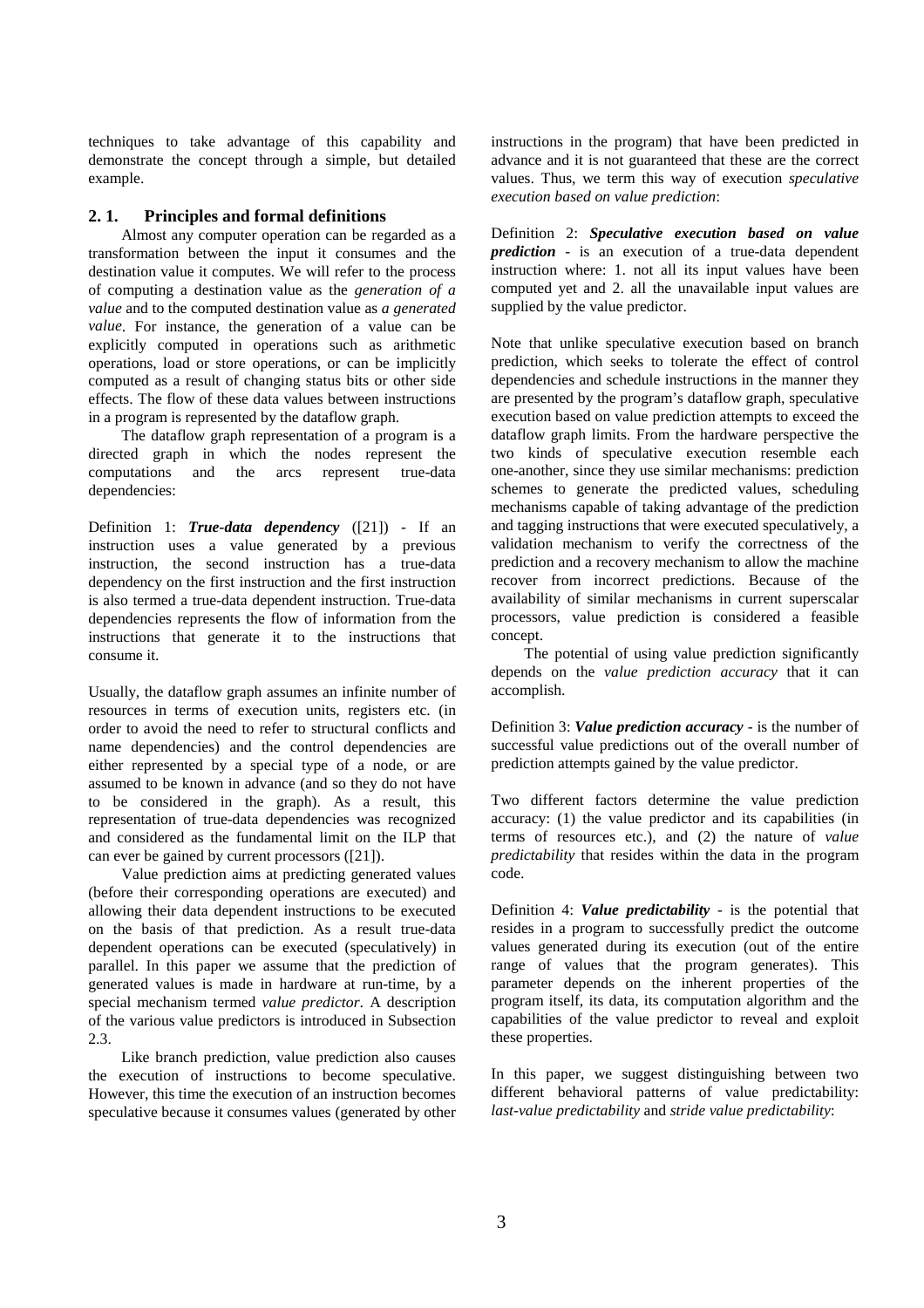Definition 5: *Last-value predictability* - is a measure of the likelihood that an instruction generates an outcome value equal to its most recently generated *value*.

Definition 6: *Stride value predictability* - is a measure of the likelihood that an instruction generates an outcome value equal to its most recently generated value plus a fixed delta (stride), where the delta value is determined by the difference between the two most recently generated values.

In Section 3 we provide substantial evidence of the existence of these distinctive patterns and show that categorizing value predictability into these two patterns has a major significance.

### **2. 2. Simple example**

Since the concept of value prediction is quite new, we now introduce a simple and detailed example in order to illustrate its potential. Figure 2.1 exhibits a simple C program segment that sums the values of two vectors (B and C) into vector A.

```
for (x = 0; x < 1000000; x++) A [x] = B[x] + C[x];
```


Compiling this program with a C compiler which employs simple compiler optimizations<sup>\*</sup>, yields the following assembly code (for a Sun-Sparc machine):

```
(1) 22f0:ld [%i4+%g0], %17 //Load B[i]
(2) 22f4:ld [%i5+%g0],%i0 //Load C[j]
(3) 22f8:add %i5,0x4,%i5 //Incr. index j
(4) 22fc: add \%17,\%i0,\%17 //A[k]=B[i]+C[i]
(5) 2300: st \%17,[\%i3+\%g0] //Store A[k]
(6) 2304: cmp %i5,%i2 //Compare index j
(7) 2308: add \%i4,0x4,%i4 //Incr. index i
(8) 230c: bcs 0x ffffffff9 <22f0> //Branch
(9) 2310: add \frac{\%i3,0x4,\%i3}{\%i3} //Incr. index k
                               (in branch delay slot)
```
Figure 2.2 illustrates the data flow representation of this program (each node is tagged with the corresponding instruction number), assuming that all the control and name dependencies were resolved.



**Figure 2.2 - The dataflow graph of the sample program.**

In order to reach the degree of parallelism illustrated by figure 2.2, the machine should satisfy the following conditions:

- 1. It should know the control flow paths of the program in advance in order to eliminate control dependencies. The machine can seek to satisfy this condition by employing branch prediction.
- 2. Its resources in term of execution units, register file ports, memory ports etc., should satisfy the needs of the program in order to eliminate structural conflicts.
- 3. The number of registers should be sufficient to satisfy all name dependencies.
- 4. Its *instruction window* size should be big enough to evaluate all the instructions that appear in the dataflow graph.
- 5. The machine's fetch, decode, issue and execution bandwidth should be sufficient ([18]). This capability is particularly crucial for the fetch bandwidth, since the sequence in which instructions are stored in memory may not necessarily correspond to the execution sequence that is illustrated by the dataflow graph.

A machine that satisfies all these requirements is considered an *ideal machine*, since the only limitation that prevents it from extracting an unlimited amount of parallelism is the flow of data among instructions in the program (true-data dependencies). Note that current realistic processor architectures can only seek to approach these dataflow graph boundaries, and therefore, they are more properly termed *restricted dataflow machines* ([30]).

When examining our sample program, it can be observed that even if both control and name dependencies were eliminated, the index manipulation still prevents different iterations of the loop from being executed in parallel. Such a phenomenon is termed *loop-carried dependencies*. Various compilation techniques such as *loop-unrolling* ([21], [36]) have been proposed to alleviate this problem. However, these techniques cannot remove the true-data dependencies inside the basic block of the loop.

 $\overline{a}$ 

<sup>\*</sup> The compilation was made with the '-O2' optimization flag.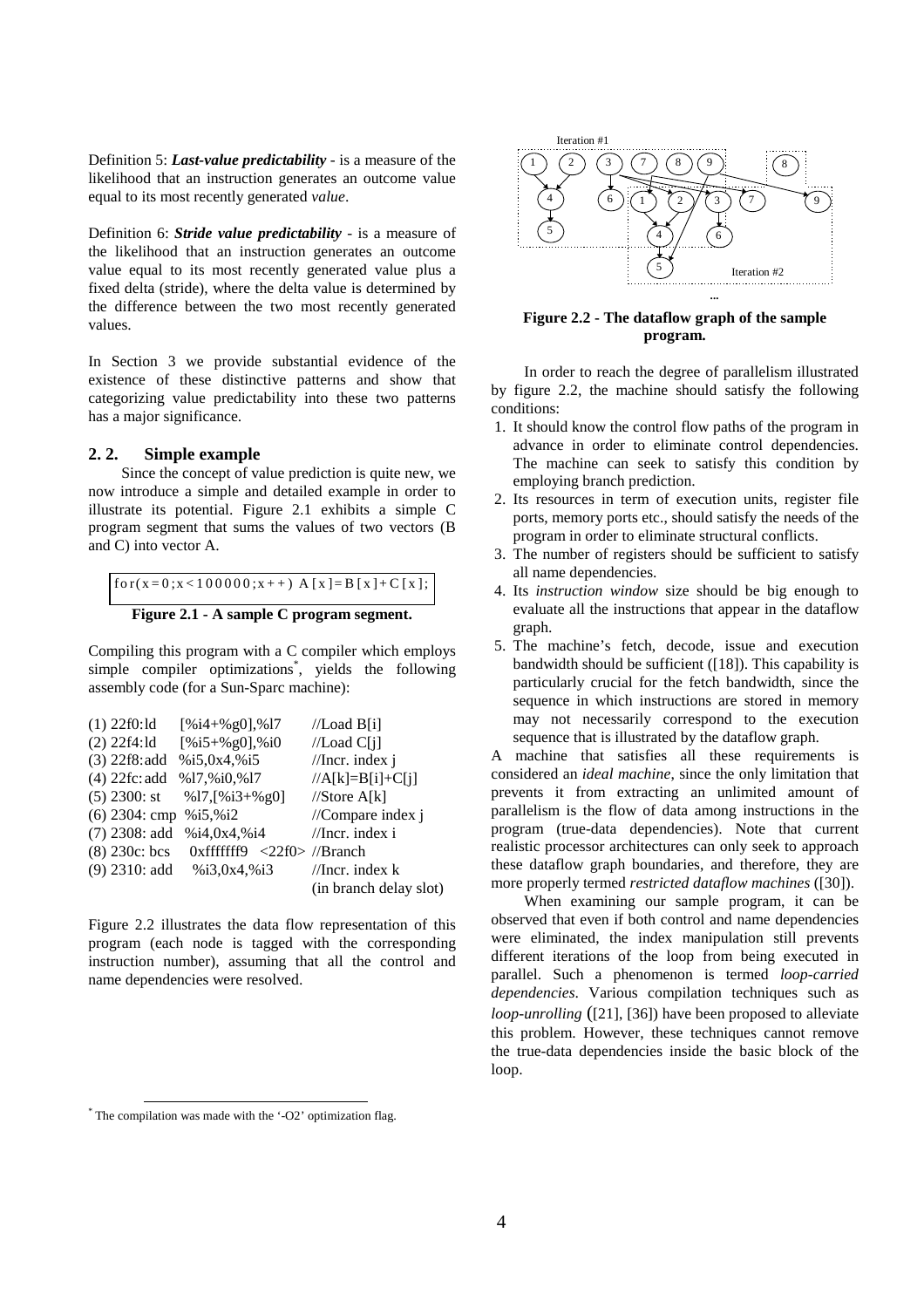

**Figure 2.3 - The dataflow execution of the sample loop.**

In addition loop-unrolling has several disadvantages such as: 1. significantly enlarging the code size, 2. it is sometimes incapable of evaluating the number of loop iteration at compile time, 3. increasing the usage of registers. Therefore, we decide to examine the existing code, as is generated by a standard gcc compiler (with the simple optimization) and to leave the analysis of the impact of other compilation techniques to future studies.

Figure 2.3 exhibits the overlap between different iterations of the loop during the execution of the program. From this figure we can calculate the ILP when the program runs on an ideal machine. It can be seen that the program is executed in 100,002 clock cycles if we assume that the execution of each instruction takes a single clock cycle. Hence, since the instruction count of the entire program is 900000, the ILP presented by the dataflow graph is  $900000/100002 \approx 9$  instructions/clock cycle.

Value prediction, in this example can help predict the values of the index, and if the initial values of the arrays are predictable (for example if both arrays are 0) then it can predict the outcome of the load instructions and the computations (add instruction) as well. In order to illustrate the potential of value prediction and how it works, we perform various experiments and present the ILP in the following cases:

1. No value prediction is allowed.

2. Value prediction is allowed only for loads.

3. Value prediction is allowed only for ALU (arithmetic logic) instructions.

4. Value prediction is allowed for both ALU and load instructions.

In each experiment the ILP is measured for two different sizes of instruction windows (the term instruction window also represents the fetch, decode and execution bandwidth of our machine): 40 and 200. The summary of these simulation results is presented in tables 2.1 and 2.2. The first set of results refers to the case where all the data in the different arrays was initialized to the same value, say arrays of zeroes, before the execution, so that all the loaded values from memory can be predicted correctly at run-time (yet it does not matter how). The second table refers to the situation where the data in arrays was initialized (before the execution of the code segment) with random values, so that no predictable pattern can be observed for its loaded values (the way this effect was simulated in our experiments is also presented during this subsection).

The first set of experimental results indicates that when value prediction is not used, both instruction windows gain the expected ILP of approximately 9. This result is also equal to the ILP that was previously calculated using the dataflow graph in figures 2.2 and 2.3. The enlargement of the instruction window size does not improve the ILP, since loop-level parallelism cannot be exploited due to the loop-carried dependencies. Allowing value prediction for both ALU and load instructions, resolves all true-data dependencies since the index calculations as well as the add operations (that add different components from the arrays) and the load instructions can always be correctly predicted. Therefore the ILP in this set of experiments (table 2.1) is only limited by the instruction window size, nearly 40 and 200 respectively. Value prediction thus yields a 4 to 20-fold speedup! Additional results included in the first set of experiments indicate that value prediction of ALU instructions is more significant for the sample program, than value prediction of load instructions. When value prediction is allowed only for loads, no boost in the ILP is observed. This observation is indeed accurate since the elimination of true-data dependencies that are associated with the load instructions does not allow us to exploit loop-level parallelism across multiple iterations. The pair of load instructions in every basic block (iteration) limit the available parallelism within the basic block itself, however as long as the loop-level parallelism cannot be exploited, no further ILP can be gained. When value prediction is allowed only for ALU instructions it can still gain a significant boost in the ILP relative to the case when value prediction is allowed for both load and ALU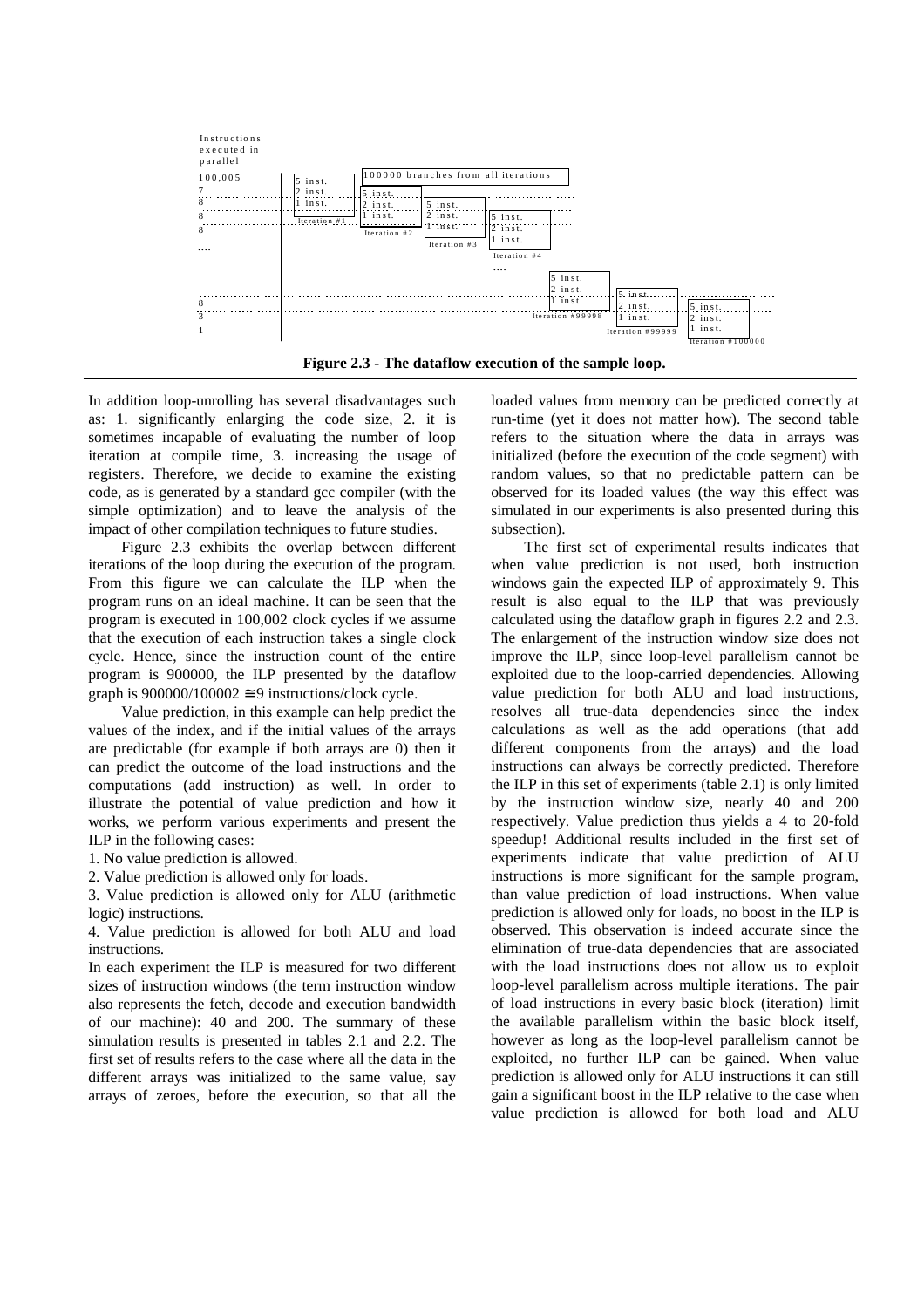instructions. The explanation of this observation is that loop-level parallelism can be exploited due to the value prediction of the indexes that are computed by the ALU instructions. Only when loop-level parallelism is exploited does value prediction of loads provide an additional contribution to boost ILP as illustrated in table 2.1.

|                                  | <b>Instruction</b><br>window $= 40$ | <b>Instruction</b><br>$window = 200$ |
|----------------------------------|-------------------------------------|--------------------------------------|
| No value prediction              | $ILP=9$                             | $ILP=9$                              |
| Load value prediction            | $ILP=9$                             | $ILP=9$                              |
| ALU value prediction             | $ILP=36$                            | $ILP=180$                            |
| Load and ALU value<br>prediction | $ILP=40$                            | ILP= $200$                           |

#### **Table 2.1 - The ILP when the arrays were initialized with 0's.**

In order to further investigate the impact of the predictability of the data in the arrays on the overall performance of this sample code, we repeat the experiments, but this time prevent our value predictor predicting the outcome values of the data being read from the arrays. This means that neither the outcome values of the load instructions nor the outcome values of the add instruction (which adds the array components) are predictable. By such an experiment we can quantify the effectiveness of value prediction (in our sample program) when the data in the arrays is initialized to random values in such a way that they cannot be predicted by our value predictor. Note that in the previous case where the arrays were initialized with zero values, even if value prediction of load instructions was not allowed, the add instruction always generated zero values and so it could be predicted correctly. However, in this case the results of the add instruction can no longer be predicted correctly, since it adds two random values. Therefore this case eliminates the capability to predict the load as well as the add instructions. The results of this set of experiments are summarized in table 2.2.

|                       | <b>Instruction</b><br>$window=40$ | <b>Instruction</b><br>$window=200$ |
|-----------------------|-----------------------------------|------------------------------------|
| No value prediction   | $ILP=9$                           | $ILP=9$                            |
| Load value prediction | $ILP=9$                           | $ILP=9$                            |
| ALU value prediction  | ILP= $30$                         | $ILP=150$                          |
| Load and ALU value    | $ILP=30$                          | $ILP=150$                          |
| prediction            |                                   |                                    |

**Table 2.2 - The ILP when the arrays were initialized with random values.**

This table indicates that attempting to predict only the values of load instructions is useless, since the value predictor cannot predict them correctly. When value prediction is allowed only for ALU instructions the ILP becomes nearly 30 when the instruction window size is 40, and 150 when the size is 200. The significant increase in ILP is again obtained due to the loop-level parallelism that can be exploited. Employing both load and ALU value prediction does not gain ILP beyond the ILP gained by ALU value prediction since in both cases neither the loads, nor the add instructions of the array components, can be predicted correctly.

### **2. 3. Various value predictors**

We propose three different hardware-based value predictors: the *last-value* predictor, the *stride* predictor and the *register-file* predictor. All these predictors perform a dynamic and adaptive prediction, since they collect and study history information at run-time, and with this information they determine their value prediction. Each of the three predictors has a different prediction formula. The prediction formula determines the predicted value (i.e., the manner in which a predicted destination value is determined). The hardware implementation and considerations of the value predictor are beyond the scope of this paper and are left for future studies in this area  $([18])$ . In this study our purpose is focused on exploring value prediction phenomena from a general viewpoint, hence we discuss the predictor schemes at a high-level without referring to detailed hardware implementation. In addition, for the sake of generality, the size of the prediction table employed by these schemes is assumed to be unlimited in our experiments. For simplicity, we also assume that the predictors only predict destination values of register operands (even though all these schemes can be generalized and can be applied to memory storage operands and condition codes as well) and that they are updated immediately after the prediction is made.

Last-value predictor: predicts the destination value of an individual instruction, based on the last previously-seen value it has generated. The predictor is organized as a table (e.g., cache table - see figure 2.4), and every entry is uniquely associated with an individual instruction. Each entry contains two fields: *tag* and *last-value*. The tag field holds the address of the instruction or part of it (high-order bits in case of an associative cache table), and the last-value field holds the previously-seen destination value of the corresponding instruction. In order to obtain the predicted destination value of a given instruction, the table is searched by the absolute address of the instruction.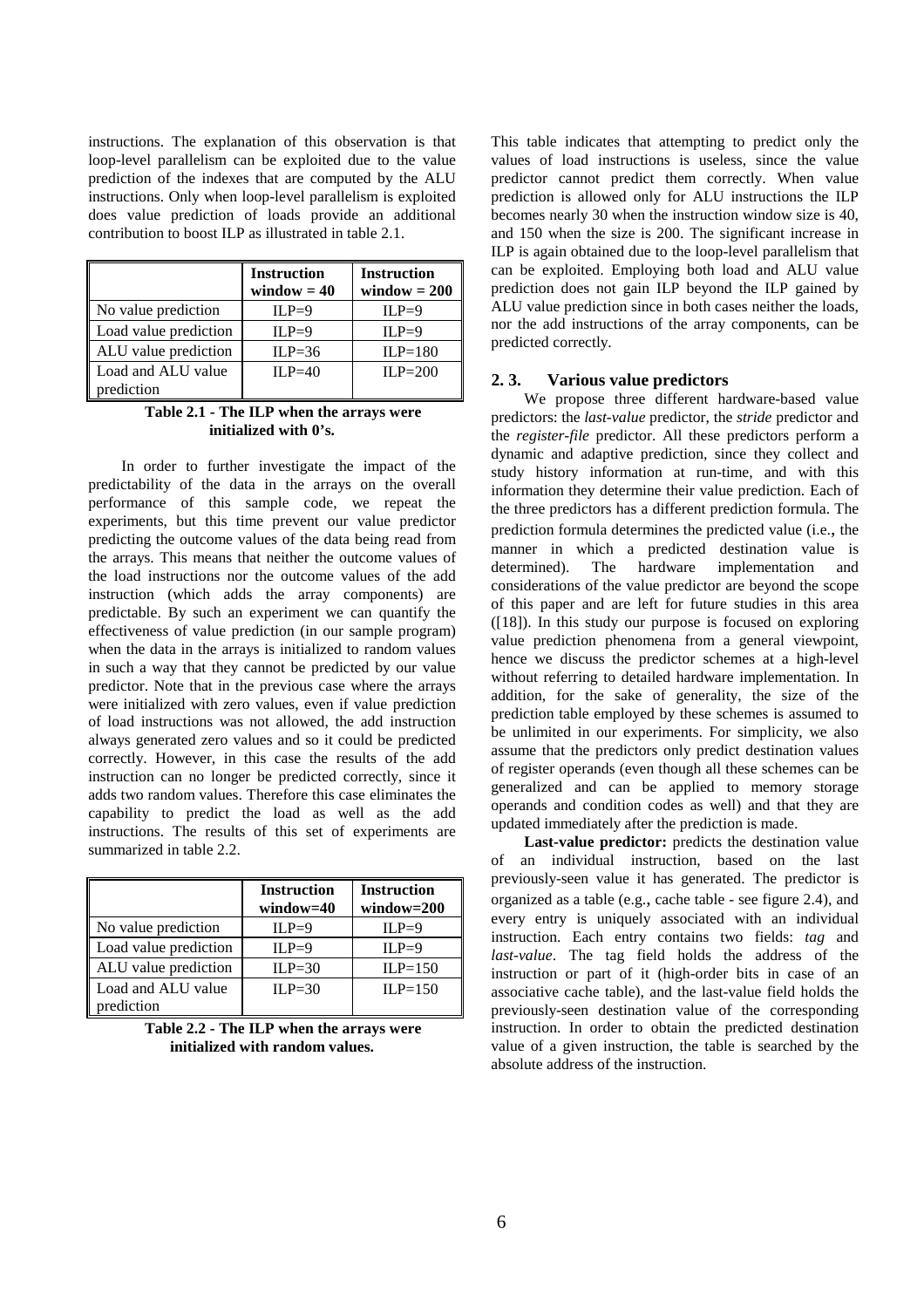

Performing the table look-up in such a manner can be very efficient, since it can be done in the early stages of the pipeline (the instruction address is usually known at fetch stage). A version of the last-value predictor (using an indexed but untagged table) was proposed by Lipasti *et al. (*[26]).

**Stride predictor**: predicts the destination value of an individual instruction based on its last previously-seen value and a calculated stride. The predicted value is the sum of the last value and the stride. Each entry in this predictor holds an additional field, termed *stride* field, that stores the previously-seen stride of the individual instruction (figure 2.4). The stride field value is the delta between two recent consecutive destination values.

**Register-file predictor**: predicts the destination value of a given instruction according to the last previously-seen value and the stride of its destination register (the recent value and the stride could possibly have been determined by different instructions). The register-file predictor is organized as a table as well (figure 2.4), where each entry is associated with a *different (architectural) register*. The past information of each register is collected in two fields: a *last-value* field and a *stride* field. The last-value field is determined according to the last-value written to the corresponding register, and the stride value is the delta between two recent consecutive values that were written to the specific register (possibly by different instructions).

The last-value predictor can only take advantage of last-value predictability since the prediction is made upon the last value, while the stride predictor can exploit both the last-value predictability and the stride value predictability that may reside in a program. The register file predictor may seem very attractive since its prediction table is relatively small. However since the predicted values are determined according to the history information

of the register, there can be aliasing between different instructions that write to the same register. As a result, it may have a serious influence on the prediction accuracy that it can accomplish.

# **3. Experimental characterization of value predictability**

This section presents results of various experiments that have been made in this research. Substantial evidence is provided to show that programs exhibit remarkable potential for value predictability. In addition a broad study of various aspects and characteristics of this phenomenon are presented.

### **3. 1. Simulation environment**

A special trace driven simulator was developed in order to provide measurements for the experiments that are presented in the following subsections. The simulation environment was fed with the Spec95 benchmarks suite (table 3.1). The benchmarks were traced by the SHADE simulator ([31]) on Sun-Sparc microprocessor. All benchmarks were compiled with the *gcc 2.7.2* compiler with *all available optimizations*. The set of benchmarks that was used consisted of 8 integer benchmarks and 5 floating-point benchmarks. Each integer benchmark was traced for 100 million instructions (our experiments show that using longer traces barely affects our measurements). In addition, two of the integer benchmarks, *gcc* and *perl*, were examined using two different input files in order to evaluate of the effect of the input file on the characteristic of values predictability. The floating point benchmarks (except *mgrid*) consist of two major execution phases: an initialization phase and a computation phase.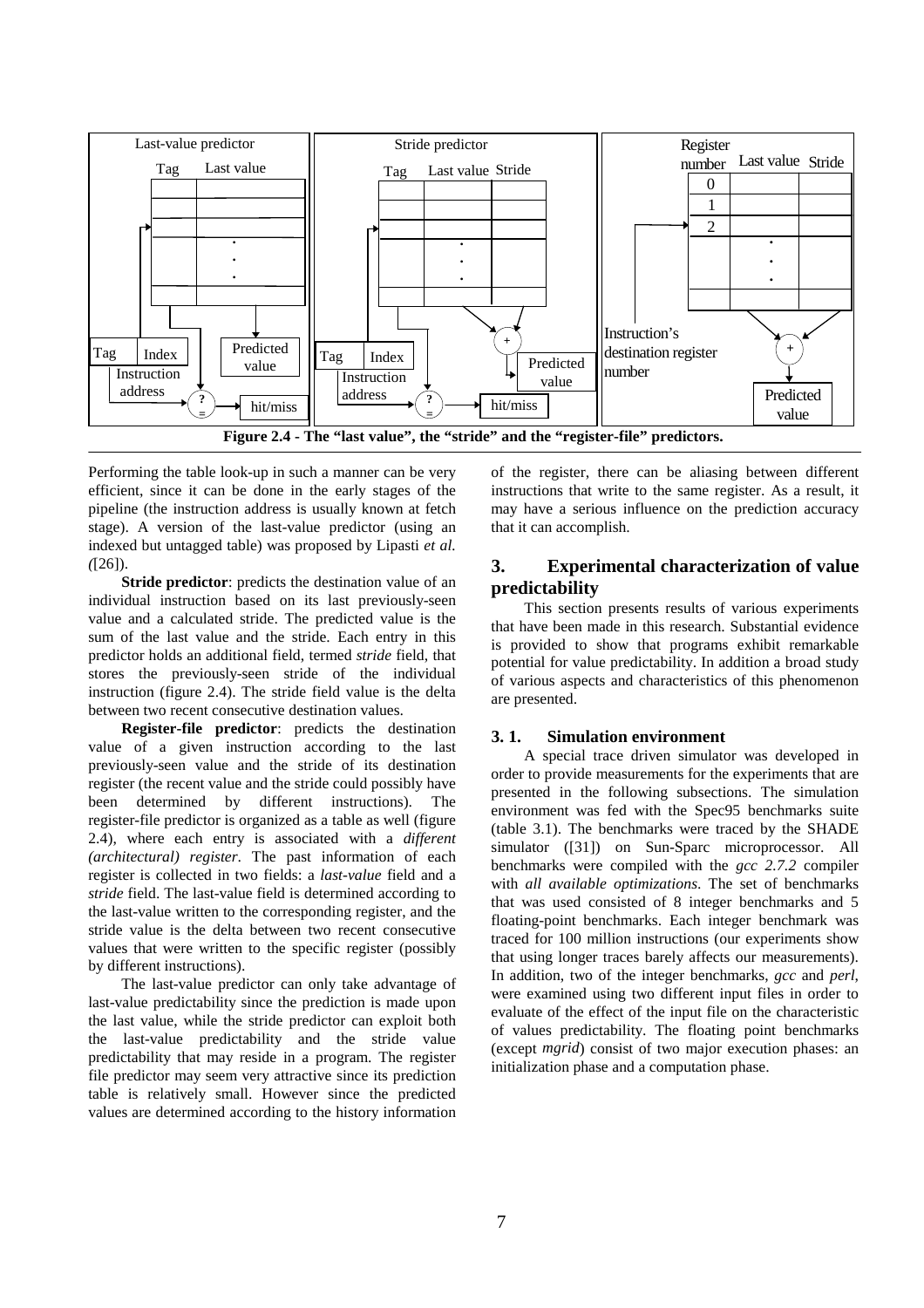| <b>SPEC95 Benchmarks</b> |           |                                                                                       |  |  |
|--------------------------|-----------|---------------------------------------------------------------------------------------|--|--|
| <b>Benchmarks</b>        | Type      | Description                                                                           |  |  |
| go                       | Integer   | Game playing.                                                                         |  |  |
| m88ksim                  | Integer   | A simulator for the 88100 processor.                                                  |  |  |
| $\gcd$ , $\gcd$          | Integer   | A C compiler based on GNU C compiler version 2.5.3 compiling 2 different input files. |  |  |
| Compress95               | Integer   | Data compression program using adaptive Lempel-Ziv coding.                            |  |  |
| li                       | Integer   | Lisp interpreter.                                                                     |  |  |
| ijpeg                    | Integer   | JPEG encoder.                                                                         |  |  |
| perl1, perl2             | Integer   | Anagram search program with two different input files.                                |  |  |
| vortex                   | Integer   | A single-user object-oriented database transaction benchmark.                         |  |  |
| tomcaty                  | FP        | A vectorized mesh generation program.                                                 |  |  |
| swim                     | FP        | Shallow water model with 1024 x 1024 grid.                                            |  |  |
| su <sub>2</sub> cor      | <b>FP</b> | Quantum physics computation of elementary particles masses.                           |  |  |
| hydro2d                  | FP        | Hydrodynamical Navier Stokes equations solver to compute galactical jets.             |  |  |
| mgrid                    | FP        | Multi-grid solver in computing a three dimensional potential field.                   |  |  |

**Table 3.1 - The Spec95 benchmarks.**

In the initialization phase the data is read from large input files, while the computation phase performs the actual computation. In the further experimental results we refer to both these phases respectively. The initialization phase was traced till it was completed (the instruction count is in the order of hundreds of millions of instructions) and the computation phase was traced for 100 million instructions.

# **3. 2. Value prediction accuracy**

The potential of value prediction may depend to a significant degree upon the prediction accuracy of the value predictor. There are two different fundamental factors which determine the value prediction accuracy: (1) the value predictor scheme itself and (2) the potential for value predictability that resides within the program code. The first component is related to the structure of the predictor and its capabilities which eventually determine the prediction formula. The second component reflects inherent properties of the program and its data, and also depends on the capabilities of the value predictor to reveal and exploit these properties. Initially, our experiments provide substantial evidence confirming that programs exhibit value predictability. In addition, they focus on the relations between these two factors by examining how efficiently various predictors exploit different value predictability patterns of computer programs (such as last-value predictability and stride value predictability). Note that throughout these experiments our approach is to focus on the related phenomena from as general a perspective as possibly rather than arguing about the hardware implementation and considerations of the predictors. We are convinced that such an approach allows us to better integrate the concept of value prediction into superscalar processors since we first accumulate substantial knowledge about the related phenomenon before making decisions about the hardware consideration.

Our experiments evaluate three value predictors: the *last-value* predictor, the *stride* predictor and the *register-file* predictor that were all described in previous section. Due to our abstract perspective, the prediction table size of both the last-value predictor and the stride predictor is considered to be unlimited in the experiments. The programs that our simulations examine include both integer and floating-point Spec95 benchmarks. In the integer benchmarks the prediction accuracy is measured separately for two sets of instructions; load instructions and ALU (arithmetic-logic) instructions. In the floating-point benchmarks, the prediction accuracy is measured for two *additional* sets: Floating-point load instructions and floating-point computation instructions.

The first set of measurements consists of the value prediction accuracy of each of the value predictors for integer load instructions in the integer benchmark, as illustrated by table 3.2. This table illustrates remarkable results - nearly 50% (on average) of the values that are generated by load instructions can be correctly predicted by two of the proposed predictors, the last-value predictor and the stride predictor. It can be observed that the value prediction accuracy of the stride predictor and the last-value predictor is quite similar in all the benchmarks, indicating that these integer load instructions barely exhibit stride value predictability. This implies that for this type of instruction in integer programs the cost of an extra stride field in the prediction table of the stride-predictor is not attractive. Moreover, the prediction accuracy of the integer loads does not spread uniformly among the integer benchmarks.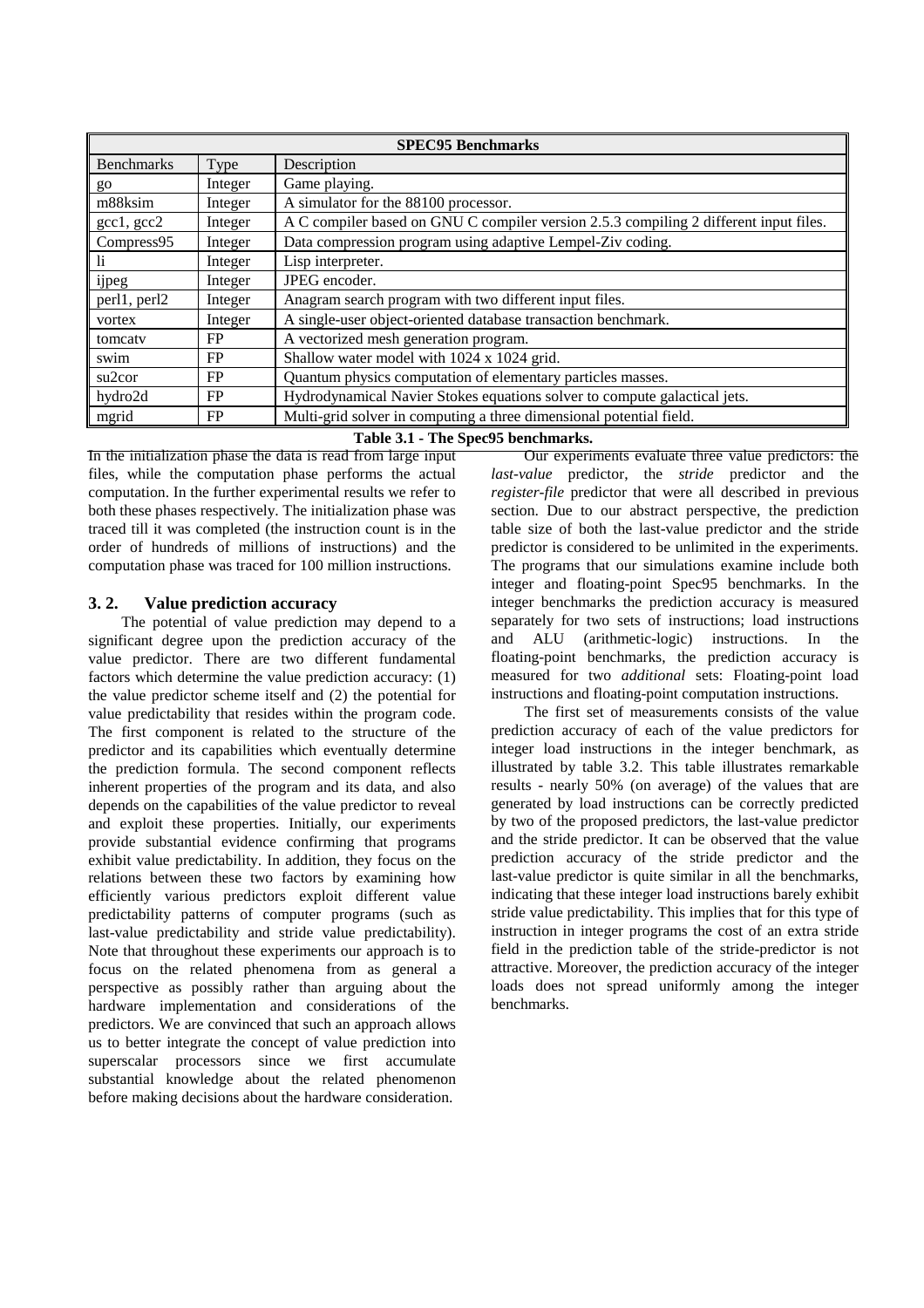|                                                                                           | Prediction accuracy of integer loads [%] |            |               | Prediction accuracy of ALU instructions [%] |            |               |
|-------------------------------------------------------------------------------------------|------------------------------------------|------------|---------------|---------------------------------------------|------------|---------------|
| benchmark                                                                                 | Stride                                   | Last-value | Register file | Stride                                      | Last-value | Register file |
| go                                                                                        | 29.00                                    | 36.23      | 3.08          | 62.13                                       | 61.28      | 6.84          |
| m88ksim                                                                                   | 75.95                                    | 75.93      | 11.60         | 95.86                                       | 75.88      | 32.04         |
| $\gcd$                                                                                    | 47.24                                    | 52.06      | 7.48          | 60.10                                       | 55.99      | 13.80         |
| $\sec 2$                                                                                  | 46.36                                    | 51.30      | 6.55          | 61.06                                       | 54.19      | 16.90         |
| compress                                                                                  | 9.84                                     | 11.87      | 0.66          | 35.94                                       | 39.49      | 4.21          |
| $\mathbf{h}$                                                                              | 48.92                                    | 48.58      | 5.95          | 63.11                                       | 55.19      | 14.96         |
| $\cdot$ .<br>ijpeg                                                                        | 31.82                                    | 36.37      | 12.54         | 35.25                                       | 25.70      | 19.90         |
| perl1                                                                                     | 58.54                                    | 62.67      | 10.38         | 57.23                                       | 57.34      | 8.60          |
| per <sub>12</sub>                                                                         | 57.52                                    | 53.29      | 5.26          | 57.39                                       | 50.18      | 13.29         |
| vortex                                                                                    | 71.41                                    | 73.94      | 8.02          | 83.17                                       | 52.47      | 38.96         |
| average                                                                                   | 47.66                                    | 50.22      | 7.15          | 61.12                                       | 52.77      | 16.95         |
| Table 3.2 - Value prediction accuracy of integer load and ALU instructions in Spec-Int95. |                                          |            |               |                                             |            |               |

It is apparent that in some benchmarks the loaded values are relatively highly predictable, like the benchmarks *m88ksim* and *vortex*, where the prediction accuracy of both last-value and stride predictors is relatively high (more than 70%), while the prediction accuracy of other benchmarks, like the *compress* benchmark, is relatively low (about 10%). In all the benchmarks, the register-file predictor yields a relatively poor prediction accuracy (less than 10% on average) since it can hardly exploit in this case any kind of value predictability.

Table 3.2 presents additional impressive results about the prediction accuracy which the value predictors gain for ALU instructions in the integer benchmarks. These experiments provide additional encouraging evidence about our capability to predict outcome values. They indicate that a very significant portion of the values generated by ALU instructions are likely to be predicted correctly by our value predictors. In the average case, the stride predictor gains a prediction accuracy of 61% compared to the last-value predictor which gains only 52%. In several benchmarks, like *go* and *perl*, the last-value predictor and the stride predictor gain similar value prediction accuracy. Beyond the last-value predictability that these programs exhibit, they do not exhibit stride value predictability, and therefore both predictors gain similar value prediction accuracy. In these cases, it is expected that most of the correct value predictions of the stride predictor are accomplished by stride values that are actually zero (this expectation would be verified in later subsections). In some benchmarks, like *m88ksim* and *vortex*, although the load instructions exhibit only last-value predictability, their ALU instructions exhibit a significant amount of both last-value predictability and stride value predictability. This observation is expressed in the significant gap between the value prediction accuracy of the stride predictor and the last-value predictor. Hence, in those benchmarks which

also exhibit stride value predictability it is expected that the contribution of non-zero strides to the correct value predictions in the stride predictor will be more significant compared to the previous benchmarks (this expectation would be verified as well). As in the previous case, the register-file predictor yields relatively poor prediction accuracy compared to the other predictors. The range of its prediction accuracy varies from 4.2% in the benchmark compress to 38.96% in vortex, yielding an average value prediction accuracy of nearly 17%.

An additional preliminary observation is that different input files do not dramatically affect the prediction accuracy of programs as illustrated for the benchmarks *gcc* (*gcc1* and *gcc2*) and *perl* (*perl1* and *perl2*). This property has tremendous significance when considering the involvement of the compiler in order to support value prediction. The compiler can be assisted by program profiling in order to detect instructions in the program which tend to be value predictable. This observation may indicate that the information collected by the profiler can be significantly correlated to the true situation where the application runs its real input files. An extensive study of the use of program profiling to support value prediction is presented in [17].

The next set of experiments presents the value prediction accuracy in *floating point benchmarks*. The prediction accuracy is measured in each benchmark for two execution phases : initialization (denoted by #1) and computation (denoted by #2). The prediction accuracy measured for integer instructions (load an ALU) is summarized in table 3.3 and for the floating point instructions in table 3.4. It can be observed (table 3.3) that the behavior of integer load instructions in floating point benchmarks is different from their behavior in integer benchmark (table 3.2). Table 3.3 reveals that, unlike the

 $\overline{a}$ 

except *mgrid* where the initialization phase is negligible.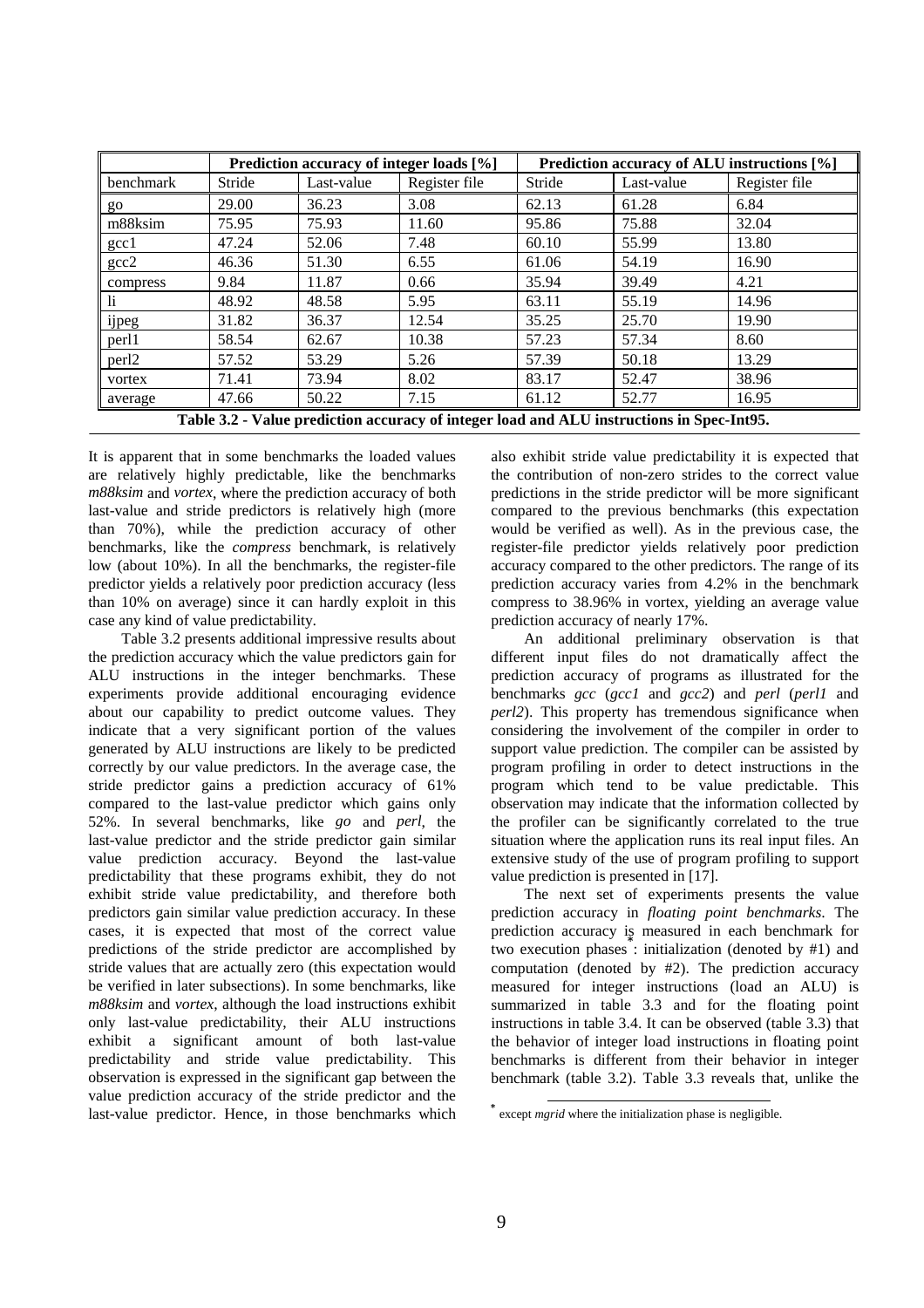corresponding case in the integer benchmarks where loads exhibited last-value predictability, in this case these instruction also exhibit stride value predictability. These stride patterns are exploited by the stride predictor which achieves average accuracy of nearly 70% in the initialization phase and 63% in the computation phase, in comparison to the last-value predictor which achieves average accuracy of nearly 66% in the first phase and only 37% in the second. The causes for the significant prediction accuracy gap between these predictors in the computation phase are presented later in this paper. In addition, we also notice that as in the previous cases, the register-file predictor achieves a relatively poor value prediction accuracy of only 2-4%.

When the prediction accuracy is measured for ALU instructions in the floating point benchmarks, it reveals several more interesting results as illustrated by table 3.3. In the initialization phase, the three predictors do not exhibit exceptional behavior in comparison to the integer benchmarks. However, in the computation phase of all the floating point benchmarks, the gap between the prediction accuracy of the last-value predictor and prediction accuracy of the stride predictor becomes very significant. In the computation phase most of ALU instructions exhibit stride patterns rather than repeating their recently generated values, and therefore the stride predictor can take advantage of this pattern of value predictability. The stride predictor gains in the computation phase average prediction accuracy of 95%, while the last-value predictor gains only 23%. We discuss in detail the reasons for this observation in a later subsection. In addition, unlike previous cases where the register-file predictor gained relatively poor value prediction accuracy, in this case it gains prediction accuracy of nearly 65% which even outperforms the last-value predictor.

Table 3.4 exhibits the prediction accuracy for two additional sets of floating point instructions: floating point loads and floating point computation instructions. It illustrates that our three value predictors can hardly gain significant prediction accuracy in these instructions, since floating point values show relatively poor tendency of last-value predictability as well as stride value predictability. In floating-point loads the average value prediction accuracy of the last-value predictor and the stride predictor is more than 40%, and in the floating point computation instructions they achieve less than 30% of average prediction accuracy. One of the reasons that may explain why it is harder to predict floating values with these predictors is the representation of these values. Floating point values are represented by three value fields: sign, exponent and fraction (mantissa). It is hard to expect these value predictors, which by their nature tend to fit prediction of integer values, to successfully perform prediction of floating point values. In addition, floating point computations are considerably more complex than integer computations, making them hard to predict. This can also explain why floating point loads exhibit more value predictability in comparison to the floating point computation, since one can expect to find more patterns of regularity and re-use of values in floating point loads rather than in floating point computations.

## **3. 3. Distribution of value prediction accuracy**

The value prediction accuracy that was measured in the previous subsection is an average number that is important in order to evaluate the performance of the predictors. However this average number does not provide information about distribution of the prediction accuracy among the instructions in the program. The following measurements attempt to provide a deeper study of the statistical characteristics of value prediction by examining the distribution of value prediction accuracy, and also discuss how this knowledge can be exploited.

Figure 3.1 illustrates the distribution of value prediction accuracy of the stride predictor among the instructions in the program (referring only to the value-generating instructions). It indicates that the prediction accuracy does not spread uniformly among the instructions in the program. More than 40% of the instructions are very likely to be correctly predicted with prediction accuracy greater than 70%. In addition, approximately the same number of instructions are very unlikely to be correctly predicted. These instructions exhibit less than 40% a prediction accuracy.

These results motivate us to develop mechanisms that would allow us to distinguish between the predictable and unpredictable instructions and avoid the unpredictable ones. Such classification contributes to each of the following aspects:

- 1. The classification can significantly increase the effective value prediction accuracy of the predictor by eliminating the value prediction of the unlikely predictable instructions. A preliminary study of the effect of such classification on overall performance is discussed in a later section of this paper.
- 2. The replacement mechanism of the prediction table can exploit this classification and prioritize entry replacement for greater efficiency. Eventually, this has the potential to significantly increase effective utilization of the prediction table.
- 3. In certain microprocessor architectures mispredicted values may cause some an misprediction penalty due to their pipeline organization. By classifying the instructions, the processor may refrain from predicting values from the class of unpredictable instructions and avoid the misprediction penalty.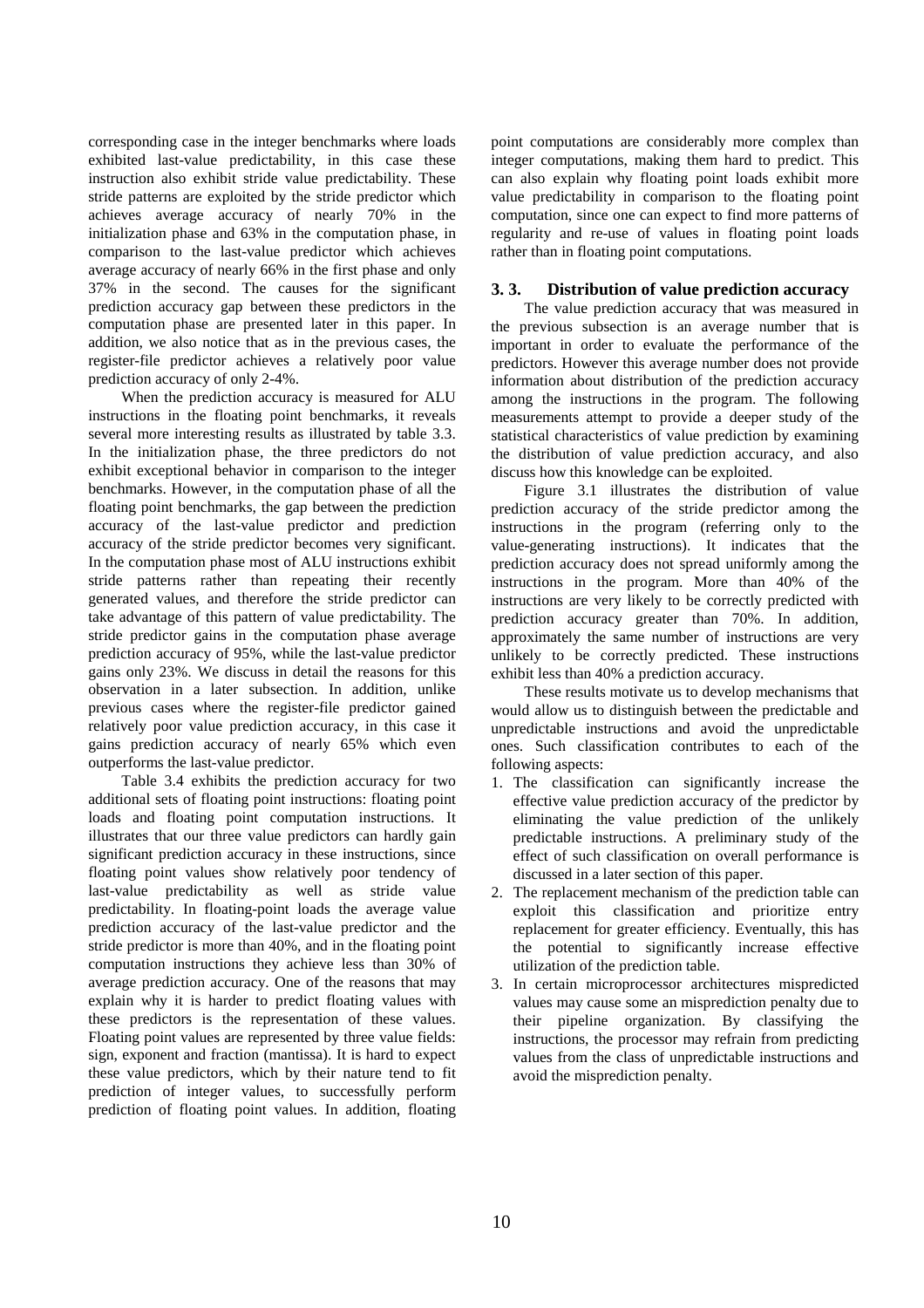|            | Prediction accuracy of integer loads [%] |            |               | Prediction accuracy of ALU instructions [%] |            |               |
|------------|------------------------------------------|------------|---------------|---------------------------------------------|------------|---------------|
| benchmark  | Stride                                   | Last-value | Register file | Stride                                      | Last-value | Register file |
| tomcatv#1  | 59.82                                    | 53.61      | 4.95          | 50.87                                       | 46.97      | 13.88         |
| tomcatv#2  | 99.22                                    | 61.91      | 7.57          | 99.54                                       | 41.83      | 19.58         |
| swim#1     | 80.98                                    | 81.56      | 0.02          | 88.95                                       | 79.43      | 11.09         |
| swim#2     | 14.69                                    | 19.48      | 0.00          | 99.57                                       | 0.07       | 99.83         |
| su2cor#1   | 71.31                                    | 65.78      | 5.76          | 60.09                                       | 57.68      | 14.49         |
| su2cor#2   | 47.50                                    | 34.65      | 0.02          | 91.41                                       | 44.72      | 41.22         |
| hydro2d#1  | 69.51                                    | 61.18      | 7.03          | 58.42                                       | 49.93      | 15.94         |
| hydro2d#2  |                                          |            |               | 99.23                                       | 15.51      | 87.67         |
| mgrid      | 91.88                                    | 30.47      | 1.10          | 88.20                                       | 14.21      | 69.71         |
| average #1 | 70.40                                    | 65.53      | 4.44          | 51.66                                       | 46.80      | 11.08         |
| average #2 | 63.32                                    | 36.62      | 2.17          | 95.59                                       | 23.26      | 63.60         |

**Table 3.3 - Value prediction accuracy of integer load and ALU instructions in Spec-FP95.**

|           | Prediction accuracy of FP loads [%] |            |               | Prediction accuracy of FP computation inst. [%] |            |               |
|-----------|-------------------------------------|------------|---------------|-------------------------------------------------|------------|---------------|
| benchmark | Stride                              | Last-value | Register file | Stride                                          | Last-value | Register file |
| tomcatv#2 | 22.95                               | 6.32       | 0.16          | 21.88                                           | 15.08      | 2.13          |
| swim#1    | 86.21                               | 82.78      | 0.00          | 23.15                                           | 19.88      | 1.79          |
| swim#2    | 18.03                               | 26.09      | 1.57          | 15.54                                           | 21.38      | 0.16          |
| su2cor#2  | 38.87                               | 39.44      | 21.22         | 16.36                                           | 16.63      | 9.99          |
| hydro2d#2 | 88.72                               | 89.63      | 46.56         | 89.68                                           | 89.89      | 42.79         |
| mgrid     | 18.81                               | 18.33      | 4.71          | 7.11                                            | 6.87       | 4.04          |
| average   | 45.59                               | 43.76      | 12.37         | 28.95                                           | 28.28      | 10.15         |

**Table 3.4 - Value prediction accuracy of FP load and computation instructions in Spec-FP95.**



**Figure 3.1 - The distribution of instructions according to their value prediction accuracy.**

Two methods suggest themselves for classification: The first method assigns an individual saturated counter (figure 3.2) to each entry in the prediction table. At each occurrence of a successful prediction the counter is incremented, or conversely decremented. By inspection of the saturated counter, the processor can decide whether to consider the suggested prediction or to avoid it. Such a method for value prediction classification was introduced by Lipasti *et al.* in [25].



- 0 Strongly **not predicted**.
- 1 Weakly **not predicted**. P.C. - Predicted correctly. N.P.C. - Not predicted correctly.
- 2 Weakly **predicted**.
- 3 Strongly **predicted**.

### **Figure 3.2 - A 2-bit saturated counter for value prediction classification.**

Our measurements confirm the results of Lipasti *et al.* where it is shown that such a classification mechanism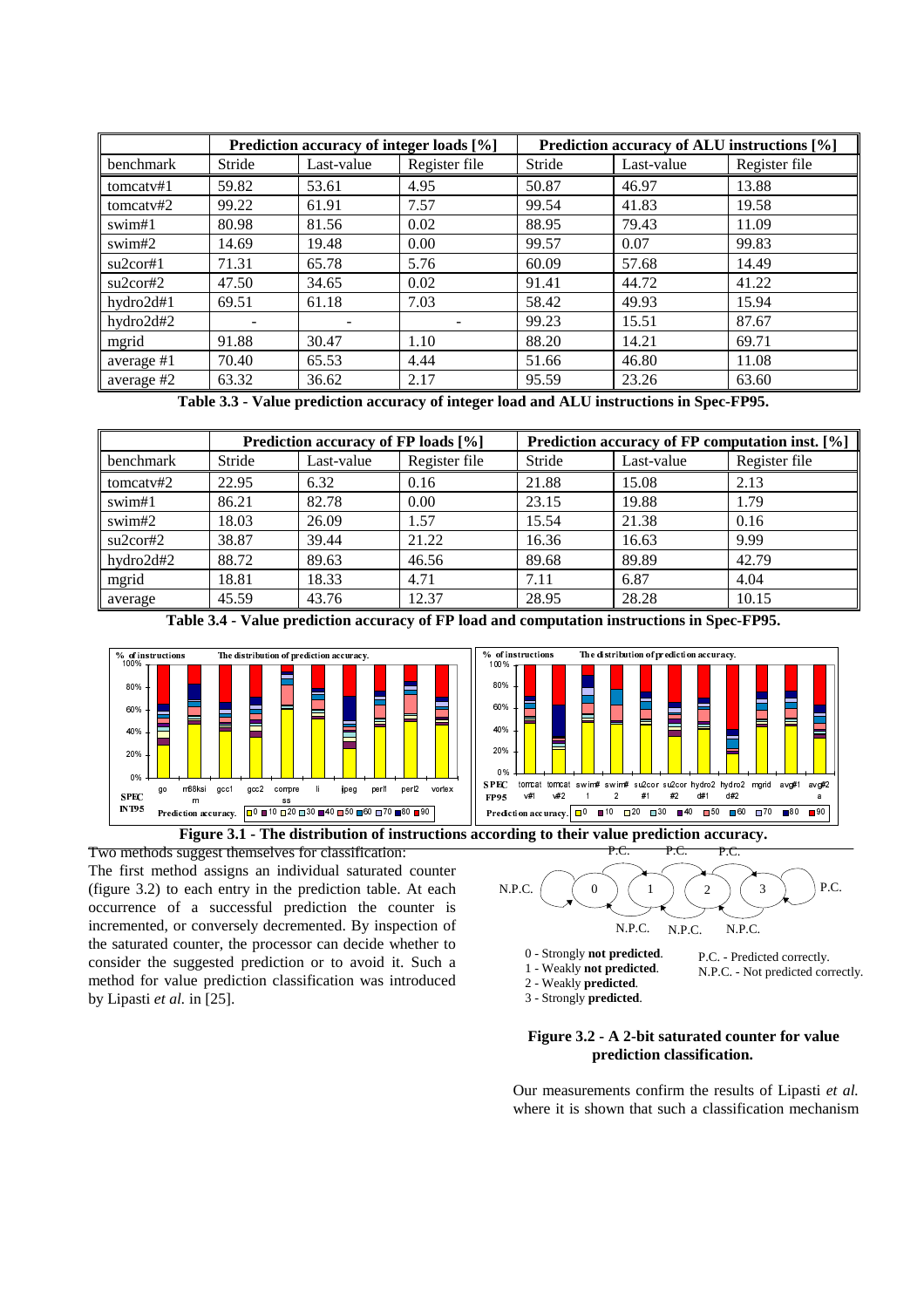can work efficiently to eliminate value misprediction. We observed that in the integer benchmarks almost 94% of the value misprediction can be eliminated and 92% of the correct prediction are correctly classified by this mechanism. In the floating point benchmarks, the numbers are very similar: nearly 95% of the mispredictions are eliminated and almost 95% of the correct prediction are correctly classified. Beyond the efficiency of the saturated counters to classify the value predictability of instructions, we have revealed another interesting phenomenon related to this mechanism in our study. We have measured the ratio of the number state transitions that each of the automates made to the number of accesses to each of the corresponding entries in the value prediction table. These measurements provide significant information concerning the speed with which this classification method converges to the correct classification. These measurements are summarized in figure 3.3, which indicates that most of the saturated counters are locked on the correct classification after a relatively very small number of transitions. This observation also strengthens our previous experiments about the distribution of the prediction accuracy that was illustrated in figure 3.1. For the two sets of instructions, highly predictable and the unlikely predictable, the classification mechanism can be very confident about the outcome of the prediction (whether it succeeds or fails).



**Figure 3.3 - The distribution of the number of transitions in the saturated counters among instructions in programs.**

Another method that we consider for classification is the use of compiler profiling. The compiler can collect information about the value predictability of instructions according to previous runs of the program. Then it can place directives in the opcode of the instructions, providing hints to the processor for classifying the instructions. From a previous subsection we recall that the measurements of the expected correlation of value prediction accuracy between different runs of the program with different input files are encouraging. The use of program profiling for value prediction classification is presented in [17].

# **3. 4. Non-zero strides and immediate operations**

The stride predictor extends the capabilities of the last-value predictor since it can exploit both last-value predictability and stride value predictability. In this subsection we examine how efficiently the stride predictor takes advantage of its additional stride fields beyond the last-value predictor to exploit stride value predictability. We consider the additional stride fields to work efficiently only when the predictor accomplishes correct value predictions that are based on non-zero strides. In table 3.5 we present the ratio of successful predictions that were based on non-zero strides to the overall number of correct predictions. In the integer benchmarks this ratio is more than 16%, and in the floating point benchmarks it varies from 12% in the initialization phase to 43% in the computation phase. The relatively high ratio of non-zero strides in the floating point computation phase is explained by the significant contribution of immediate integer add and subtract instructions to the successful predictions.

| Ratio of successful non-zero stride-based<br>predictions out of overall successful predictions. |       |                              |       |  |  |
|-------------------------------------------------------------------------------------------------|-------|------------------------------|-------|--|--|
| Spec95 integer                                                                                  |       | <b>Spec95 floating point</b> |       |  |  |
| Benchmark                                                                                       | [%]   | <b>Benchmark</b>             | [%]   |  |  |
| go                                                                                              | 8.83  | tomcatv#1                    | 13.93 |  |  |
| m88ksim                                                                                         | 16.42 | tomcatv#2                    | 55.14 |  |  |
| $\gcd$                                                                                          | 12.79 | swim#1                       | 8.98  |  |  |
| $_{\rm gcc2}$                                                                                   | 15.44 | swim#2                       | 65.9  |  |  |
| compress95                                                                                      | 6.52  | su2cor#1                     | 9.35  |  |  |
| li.                                                                                             | 15.22 | su2cor#2                     | 27.74 |  |  |
| ijpeg                                                                                           | 36.37 | hydro2d#1                    | 16.28 |  |  |
| perl1                                                                                           | 7.57  | hydro2d#2                    | 15.09 |  |  |
| per <sub>12</sub>                                                                               | 15.27 | mgrid                        | 51.4  |  |  |
| vortex                                                                                          | 30.34 | average#1                    | 12.14 |  |  |
| average                                                                                         | 16.48 | average#2                    | 43.06 |  |  |

**Table 3.5 - The distribution of non-zero strides.**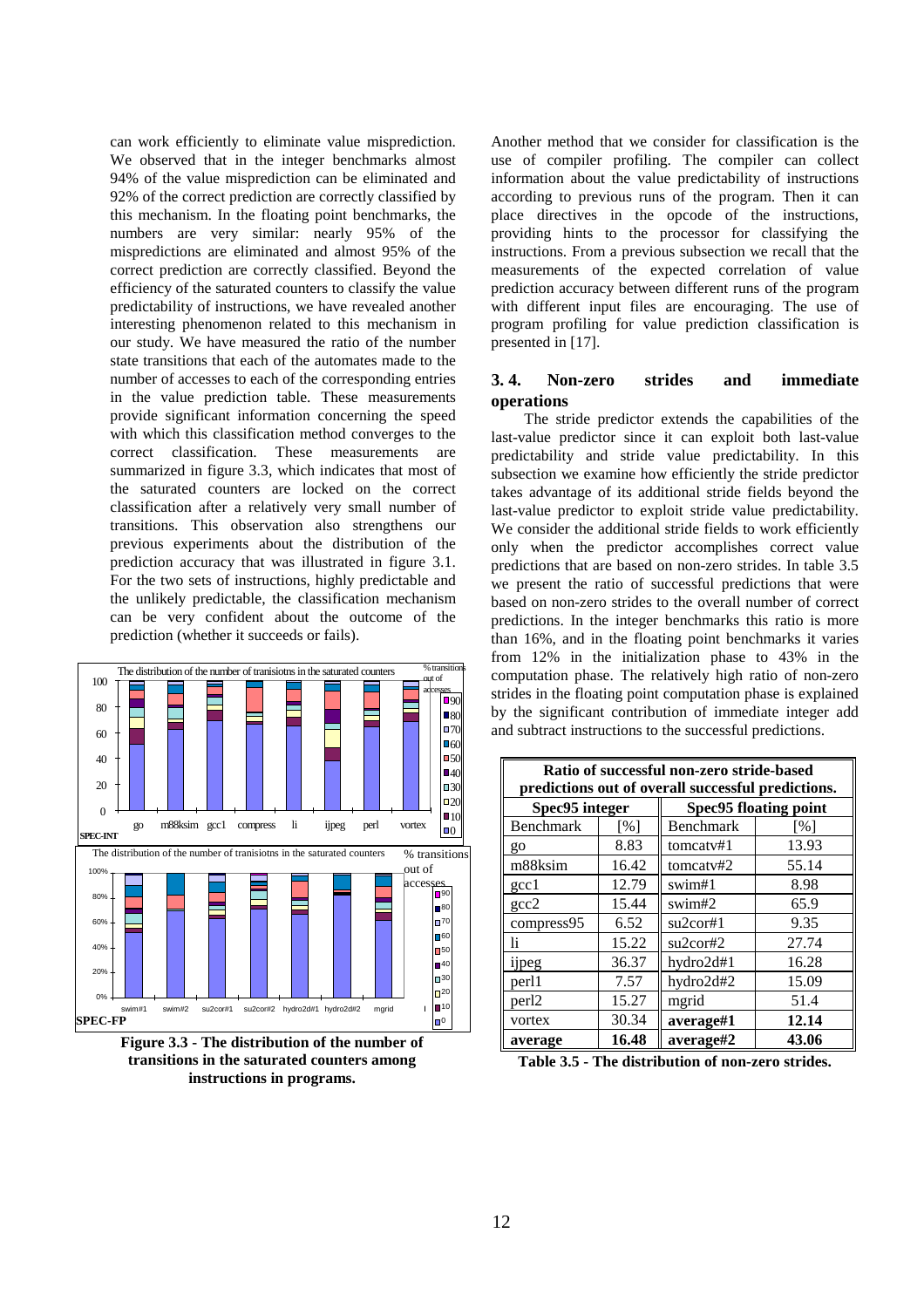This table, however, may lead the reader to an incorrect conclusion about the effectiveness of the stride predictor in exploiting non-zero strides and its significance to the expected ILP improvement. For instance, it shows that 16.4% out of successful predictions in the benchmark *m88ksim* are because of non-zero strides and 15.2% in the benchmark *li*. Does this mean that the contribution of the stride predictor and non-zero strides to these two benchmarks is the same? Obviously not; one should be aware of the fact that these results should be given the appropriate weight, i.e. their relative number of appearances in the program's execution. Moreover, the connection between the prediction accuracy and the expected boost in ILP is not straightforward ([18]) since the distribution of its contribution may not be uniform. If the importance of non-zero strides is crucial to the ILP of the application, even an improvement of approximately 10% in the prediction accuracy can be very valuable. A broader study of the contribution of strides to the ILP is presented in Section 4. In addition, knowledge about the characteristics of non-zero strides may motivate future explorations of the potential for hybrid predictors, which combine both the last-value predictor and the stride predictor. Here, the last-value predictor would be dedicated for zero strides and the stride predictor would be dedicated for non-zero strides.

We find that non-zero strides appear for various reasons, e.g. immediate add and subtract instructions, and computations of addresses of memory references that step with a fixed stride on arrays in memory. Figure 3.4 illustrates the contribution of immediate add and subtract instructions to the *overall* number of successful predictions in the stride predictor. In the integer benchmarks it is nearly 20% (on average) and in the floating point benchmarks it varies from nearly 15% in the initialization phase to more than 30% in the computation phase (on average). The significant gap between the contributions in the initialization phase and in the computation phase of the floating point benchmarks can be explained by the fact that most memory accesses of floating point benchmarks consist of stride patterns ([28]). When the fraction of the successful value predictions which are used for address calculations of memory pointers (for data items only) is examined, it reveals that this number is considerably more significant in the computation phase than the initialization phase as illustrated by figure 3.5. The next subsection confirms this observation as well.



**Figure 3.4 - The contribution of Add/Sub immediate instructions to the successful predictions.**



**Figure 3.5 - Correct predictions of addresses calculations out of successful predictions.**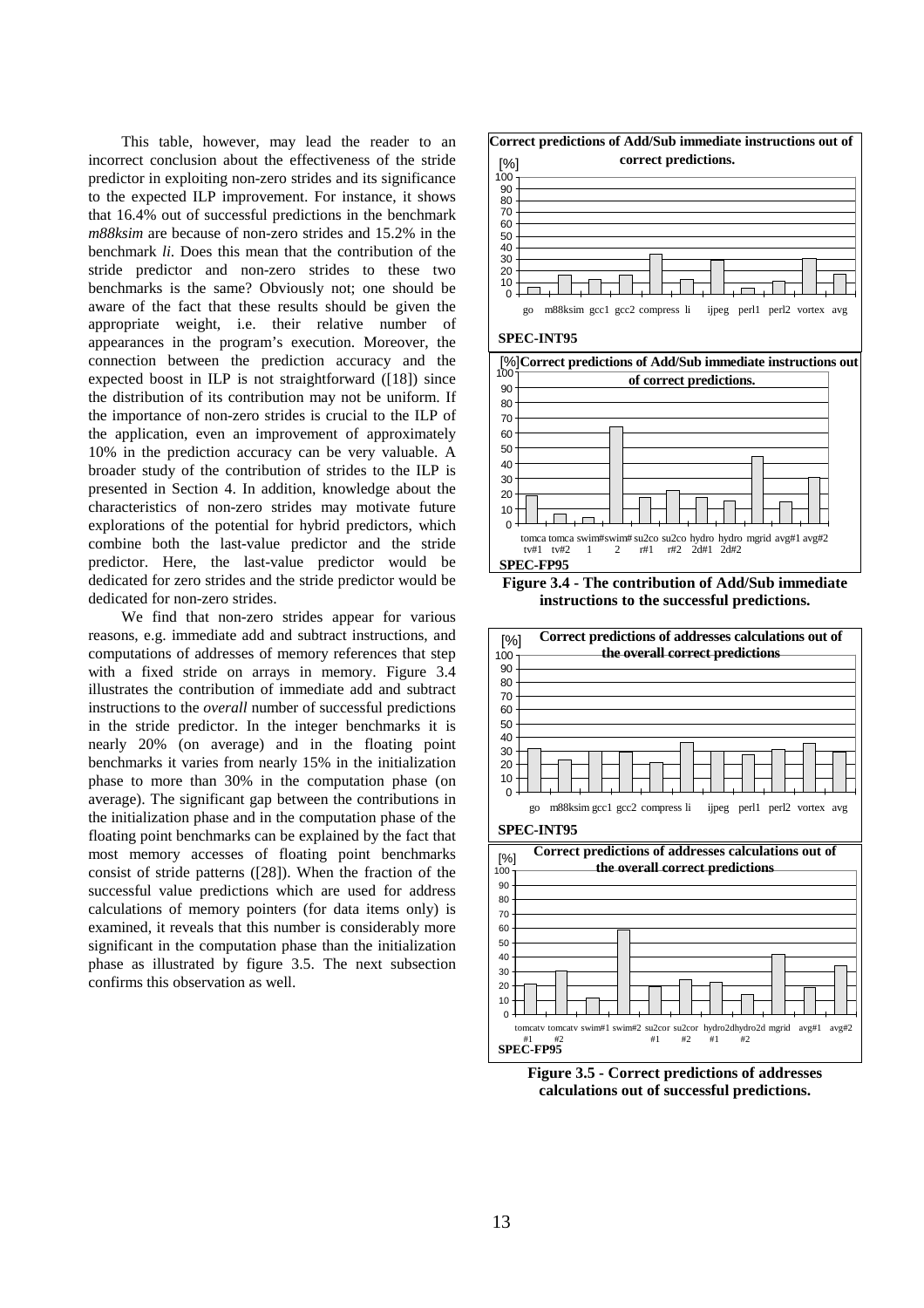## **3. 5. Characteristics of value predictability in load instructions**

In this subsection we focus on the characteristics of value prediction with respect to load instructions. Load instructions may have a significant impact on the program performance in two major aspects: 1. they may cause the processor to stall due to memory latencies and 2. they may cause true-data dependencies (since they generate values that can be consumed by other instructions). Our main purpose is to examine how the concept of value prediction can affect and support these two aspects. Up to the present researchers have addressed the first aspect by improving the performance of cache memories or by using prefetching mechanisms.

In order to explore the contribution of value prediction to the first aspect, we examine all the load memory references that are cache misses and their loaded memory values. We only refer to the cache misses since these are the cases when memory system delays occur. First, we are interested in studying what portion of these loaded memory values are value-predictable and what the relations are between them and the potential to predict their *memory address.* The potential to predict memory address (address predictability) is determined by the memory locality patterns of the program. This property was widely exploited by different data prefetching mechanisms ([7], [15], [19], [28]). Examining the value predictability patterns in the load cache misses and comparing them to the address predictability patterns can provide valuable information to the following questions:

- 1. What is the effectiveness of value prediction in reducing the penalty of load cache misses by attempting to predict their values (as proposed by Lipasti *et al.* in [25])?
- 2. How successfully can value prediction compete with other techniques such as data prefetching?

The structure of the competitive address predictor scheme that was used in our experiments is similar to our value predictor schemes. It is organized as a table (for instance a cache table) with an unlimited number of entries, where each entry is uniquely assigned to a previously-seen load instruction. Each entry contains three fields: *Tag* - identifies the individual load instruction according to its instruction address, *Last address* - the address of the last cache block that was fetched by the load instruction and an *Address* s*tride* - which is determined according to the difference between two consecutive memory accesses of each of the individual loads. The predicted address which the prefetching scheme fetches is determined according to the last address field plus the stride field. The value predictor chosen to compete the address predictor is the last-value predictor, since it has gained the best prediction accuracy for load instructions. The data cache parameters that were chosen for the

experiments are quite typical to common modern microprocessors (PowerPC<sup>TM</sup>, Pentium<sup>TM</sup>, PentiumPro<sup>TM</sup>): 16 KB size, 4-way set associative and 32 bytes line size.

Figure 3.6 illustrates the correlation between the *address prediction accuracy* and value prediction accuracy out of the load misses. This figure exhibits four possible sets of load references: 1. load references where *both the data values and addresses values* can be predicted correctly, 2. load references where *only the addresses values* can be predicted correctly , 3. load references where *only the data values* can be predicted correctly and 4. load references where *neither the data values nor the addresses values* can be predicted correctly. It can be observed that out of the load misses in the integer benchmarks, the misses attributable to the third set (predictable data values only) is comparable to the misses falling into the second set (predictable addresses values only). Therefore, in these benchmarks, value prediction can contribute significantly by handling a substantial set of load references which cannot be handled by data prefetching. However, it can be seen that in the floating point benchmarks, most of the load cache misses which exhibit correctly predicted data values also exhibit correctly predicted addresses values, i.e., the portion of the third set is negligible. Figure 3.7 is similar to figure 3.6 - it illustrates the correlation between the address prediction accuracy and value prediction accuracy when the bars of each benchmark are given the appropriate weight according to the load miss rate.



**Figure 3.6 - Address regularity versus value regularity out of the overall load misses.**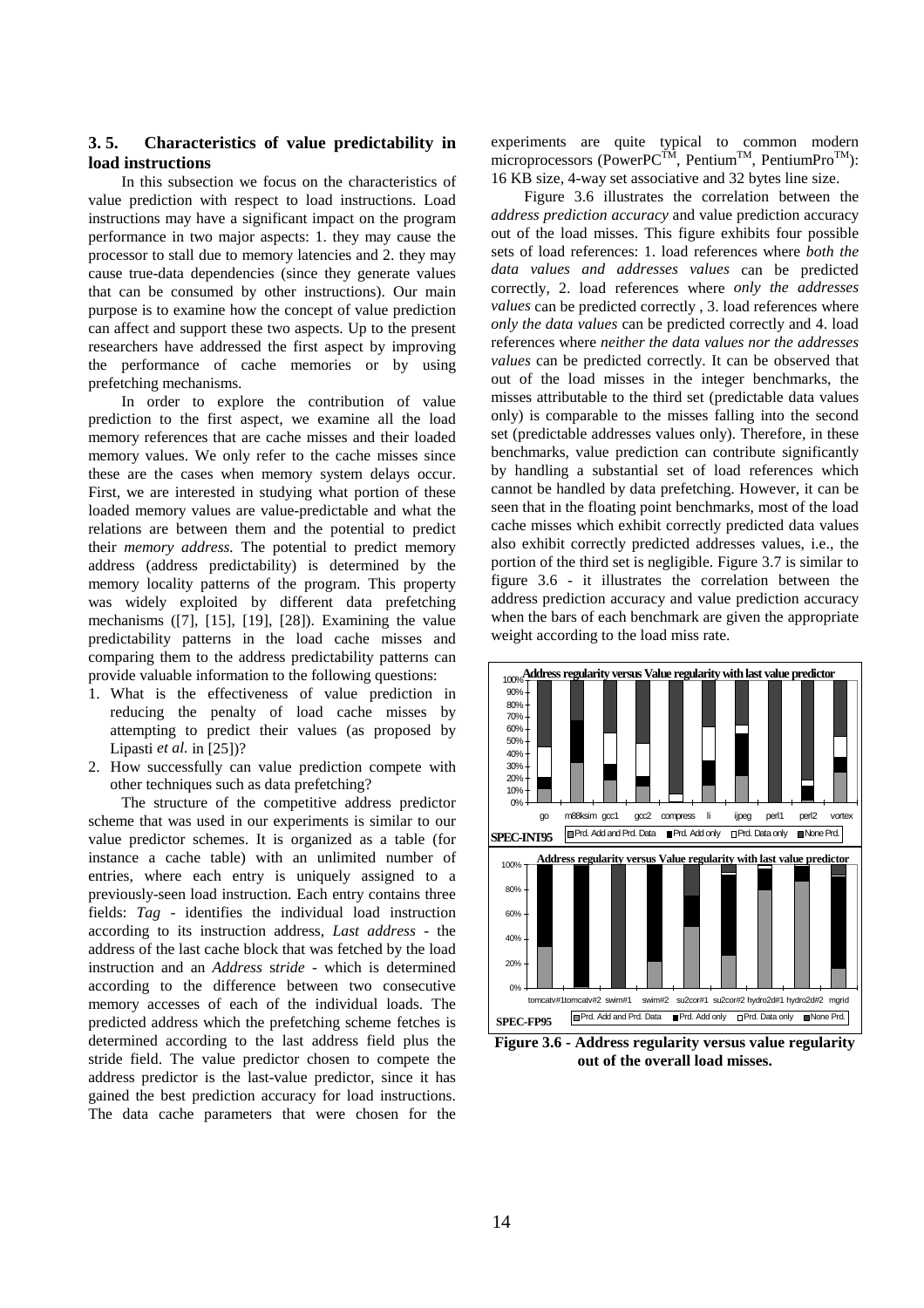

**Figure 3.7 - Address regularity versus value regularity weighted with loads miss rate.**

In order to address the second aspect, we measure the ILP that can be exploited when using value prediction only for load instructions. Our experiments assume a perfect memory system, i.e., memory references never stall the processor. We choose to eliminate the contribution of memory system latency in this set of experiments since the system can seek satisfying this assumption by using various data prefetching techniques such as [7], [15], [19] and [28]. Note that this assumption even degrades the potential benefits of value prediction since long latency instructions can even better take advantage of value prediction ([25], [26]). Moreover, we prefer focusing on the pure potential of value prediction to collapse true-data dependencies associated with load instructions rather then dealing with impact of memory system latency since such issue is system dependent. In addition, in order to avoid discussing individual implementation issues, an abstract machine is considered with an unlimited number of execution units and physical registers, but with a restricted instruction window size. Each instruction is assumed to take only a single cycle. In addition, it is assumed that all branches are correctly predicted in advance. The ILP that such a machine can exploit is limited by the dataflow graph of the program and by the size of the instruction window. Figure 3.8 shows the ILP that can be gained by employing the last-value predictor in comparison to a machine that does not employ value prediction. It indicates that in some benchmarks like *m88ksim*, *li* and *perl* the contribution of load value prediction is significant while in some other benchmarks like *compress*, *vortex* and *mgrid* it is barely noticeable. These variations are highly dependent on the value predictability patterns that these programs exhibit

and their contribution, in particular to the value predictability patterns of the load instructions.



**Figure 3.8 - The ILP gained by loads value prediction.**

# **4. Analytical and experimental analysis of the ILP increase**

The ILP that a processor can exploit in the case of a serial program is an indicator of the amount of resources that it can efficiently utilize simultaneously. In this section we quantitatively study the ability of value prediction to boost the ILP from two viewpoints: analytical and experimental.

#### **4. 1. An analytical model**

So far we have discussed the characteristics and potential of using value prediction. Before presenting actual measurements, which depend on the benchmarks we use, we present a simple analytical model that can be employed for both estimating the potential of value prediction to increasing the ILP and for further understanding the related phenomena.

The dataflow graph (*DFG*) presentation of a program, is given by a directed graph *G(V,S)*. Each node,  $v \in V$ , represents a single operation, or a set of operations which are executed as a single atom. Each arc, *s*∈*S*, represents a true-data dependency between two nodes. Given a *DFG* representation, we define the critical path to be the longest (in term of execution time) path, *C,* that connects the entry point to the termination point. The critical path, *C*, forms a linear graph. For simplicity, we assume that each node (operation) of the critical path *C* takes *T* cycles for execution. Since the execution of the operations in *C* cannot overlap, the total execution time of C is *n*×*T* cycles (where *n* is the number of nodes in *C*). If we assume that our machine has an unlimited amount of resources, the execution time of the critical path determines the execution time of the entire program, since the execution of the other paths in the *DFG* can be overlapped with the execution of the critical path *C* with no resources conflict.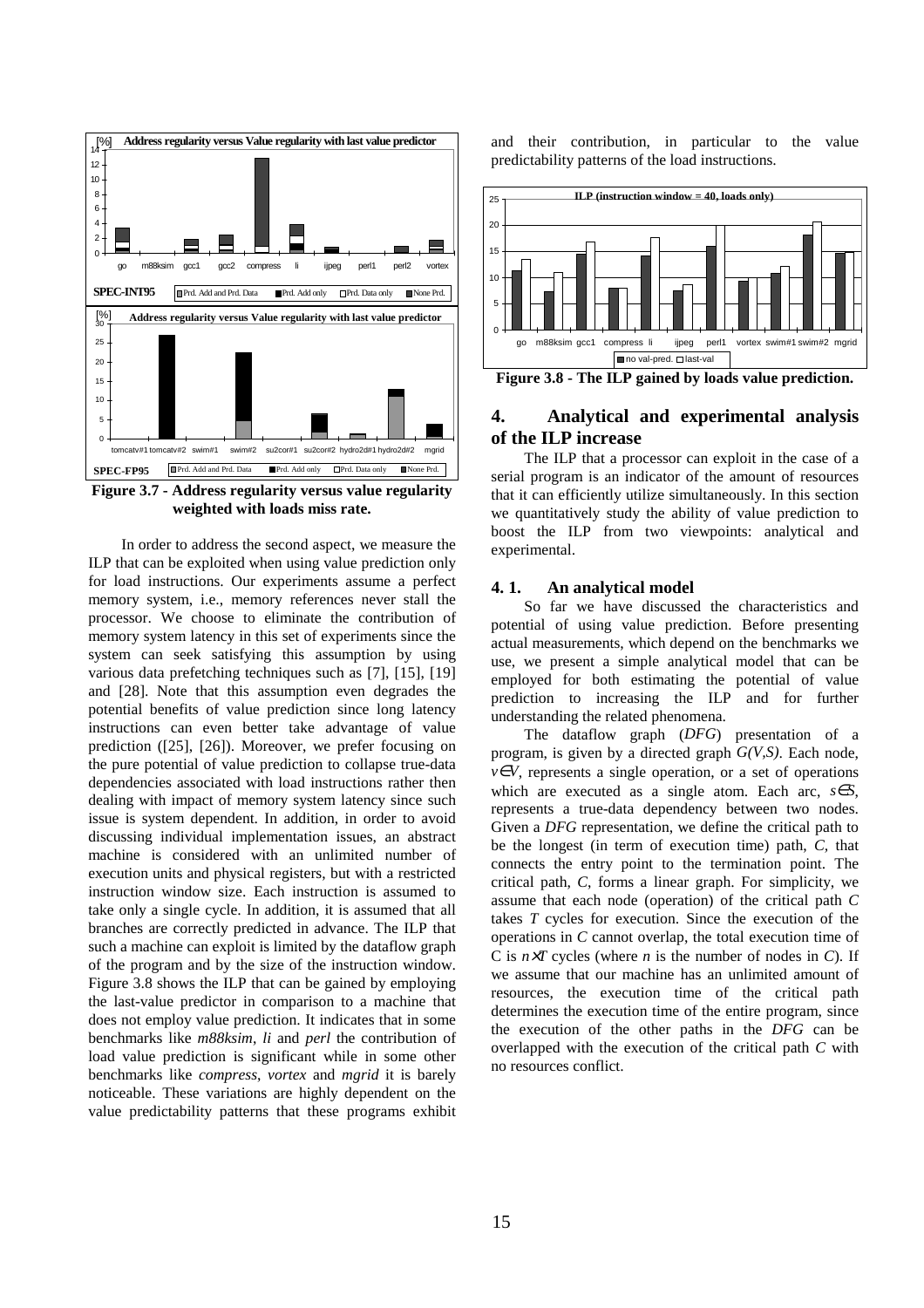

When value prediction is employed, we attempt to correctly predict the outcome of each operation before it is executed. Thus, if we could predict all outcome values correctly, and we had an unlimited number of resources, we could execute any program in two steps, one that executes the instructions and the other that verifies the correctness of the prediction. In reality, we cannot predict all the values correctly, and so for each arc *s*∈*S* in the *DFG*, we attach a number  $p_s$  (0≤ $p_s$ ≤*1*) that represents the probability to correctly predict the result of node *s* (note that all the arcs that come from the same node have the same probability). We term this weighted graph the *speculative dataflow graph* (*SDFG*). An example of an *SDFG* that corresponds to the *DFG* in figure 4.1 is illustrated in figure 4.2.



**Figure 4.2 -** The SDFG,  $G_S(v, s)$ , and the critical path **graph** *C***.**

From the *SDFG* we can also extract the critical path *C* (that forms a linear graph) and evaluate the execution time when instruction are executed speculatively based on their predicted values. In our analysis we only focus on the execution time of the critical path, since we assume that it dictates the execution time of the entire program and all the execution of the other paths can overlap. We evaluate the critical path execution time in two cases: when the

instruction window size is unlimited and when the window size is finite. In both cases our model assumptions are:

- 1. We consider an abstract machine with an unlimited number of execution units and physical registers.
- 2. For simplicity we consider the probabilities  $p_i$  for *1≤i<n* to be statistically independent. We have found this approximation to be valid since instructions in the critical are also data dependent on instructions from other paths in the DFG. Moreover, if the value predictor fails to predict an input value of instruction it does not necessarily imply that it fails to predict its output as well.
- 3. We assume that  $p_i = p$  for  $1 \le i < n$ , where p is the measured prediction accuracy of the value predictor.
- 4. True-data dependent instructions are allowed to be executed and committed in parallel as long as their input (possibly predicted) values are found to be correct. This means that instructions in the linear graph are allowed to complete (commit) in parallel until the first failure (value misprediction).
- 5. An instruction that was fed with an incorrect input value needs to be *re-executed when its correct input value is ready*.

### **4. 1. 1. Infinite instruction window size model**

When the instruction window size is infinite, the processor can simultaneously examine the potential ready-to-execute instructions of the entire program. In order to illustrate the parallel execution of the critical path, *C*, we use the execution graph,  $G_E(V_E, S_E)$ , which is illustrated by figure 4.3. The execution graph illustrates all the possible execution sequences of the critical path *C*. Each node  $v \in V_E$  denotes an execution of an operation. Nodes which are executed based on speculative input value are denoted with the subscript letter '*s*'. Each arc,  $s \in S_E$ , denotes a possible execution sequence. For each arc, we assign two numbers: 1.  $Pr_i$  - the probability to correctly or incorrectly predict the outcome value of the operation in node  $i$ , and  $2$ .  $t_i$  - the cost in terms of clock cycles of the transition in case of a correct or an incorrect value prediction. Notice that the probabilities *Pr<sup>i</sup>* for arcs that comes for speculatively executed instructions can be extracted from the SDFG (figure 4.2). When instructions are re-executed, due to value misprediction, *Pr<sup>i</sup>* is considered to equal *1*. In addition if  $t_i = 0$ , it implies that the two operations linked by the arc can be executed in parallel. For instance, one of the possible execution sequences is when all the instructions are predicted correctly. The probability of such an event is  $p^{n-1}$  and the entire execution time is *T* since all the instructions are executed simultaneously.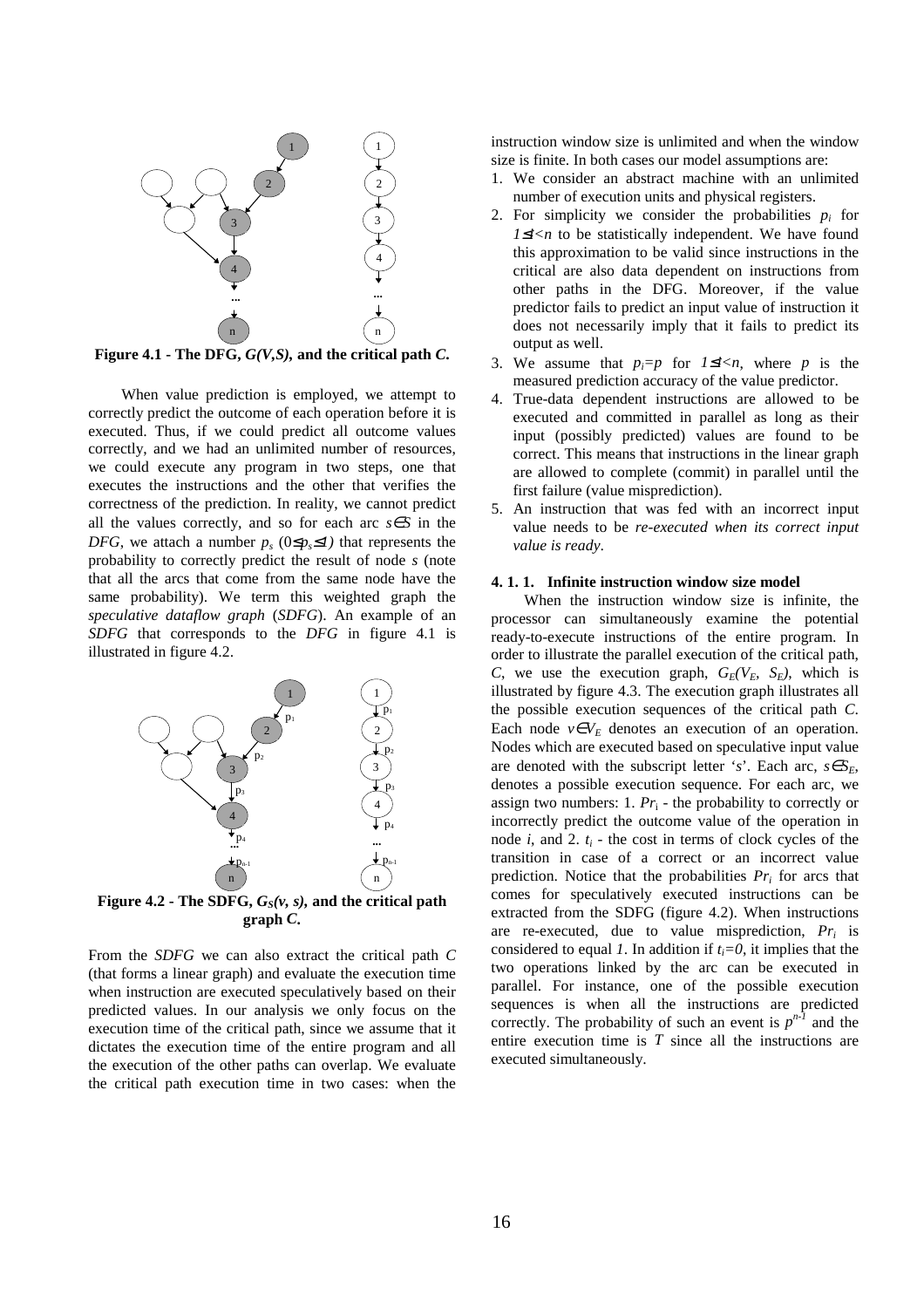

**Figure 4.3 - The execution graph of critical path** *C***.**

In general, the probability to execute a certain path,  $\sigma = (s_1, s_2, ..., s_n) \in G_E(S, V)$ , is given by  $P_{\sigma} = \prod_{s} \Pr_s$ *i n*  $P_{\sigma} = \prod Pr_{s_i}$ =  $\prod^{n-1}$  Pr 1 and the entire execution time of  $\sigma$ , can be obtained by  $T_{\sigma} = T + T_{P}$ , where  $T_{P} = \sum t_{s}$ *i n*  $=\sum t_{s_i}$ =  $\sum_{i=1}^{n-1}$ 1 . It can be noticed that

the element  $T_P$  has a binomial distribution, as illustrated by equation 4.1:

$$
Prob(T_p = k \cdot T) = (1 - p)^k \cdot p^{n - 1 - k} \cdot \binom{n - 1}{k}, 0 \le k \le n - 1
$$

### **Equation 4.1 - The binomial distribution of TP.**

One can also observe that "placing" the value misprediction in the linear graph *C* is equivalent to "choosing" *k* out of *n-1* where probability to "choose" is *1-p* (value misprediction). As illustrated by equation 4.2 we can calculate the average of  $T_{\sigma}$ , i.e., the average execution time of the critical path *C*.

$$
E(T_{\sigma}) = T + T \sum_{i=0}^{n-1} i (1-p)^{i} \cdot p^{n-1-i} \cdot \binom{n-1}{i} =
$$

 $T + T(n-1) \cdot (1-p)$ 

### **Equation 4.2 - The average execution time of the critical path C.**

The average boost in the ILP (or in the execution time) of *C* is given by equation 4.3:

$$
ILP\;boost_{avg} = \frac{n \cdot T}{E(T_{\sigma})} = \frac{n}{1 + (n - 1) \cdot (1 - p)} \approx \frac{1}{1 - p}
$$

## **Equation 4.3 - The average boost in the ILP of the critical path C.**

#### **4. 1. 2. Finite instruction window size model**

We can improve our previous model and consider the effect of a finite instruction window size when we use value prediction. For simplicity, we only consider the execution of the critical path *C* and we ignore the effect of the execution of the other paths. In addition, we also

assume that instructions which are executed correctly evacuate the instruction window and allow other instructions to enter the instruction window as potential candidates for parallel execution. When value prediction is not used the critical path will be executed in *n*⋅*T* cycles since the execution time of the critical path is bounded because of true-data dependencies and not because of the window size. In steady state, the number of instructions that evacuate the instruction window is equal to the number of new instructions that enter the window. When value prediction is used, the number of instructions that evacuate the instruction window is also equal to the number of instructions that were predicted correctly until the first instruction *in the window* fails (incorrectly predicted). Let *w* be the size of the instruction window (*w*>1) and let *L* be the random variable that denotes the number of instructions which evacuate the instruction window at each step. The distribution of *L* is given by equation 4.4:

$$
Prob(L = k) = \left\{ \begin{aligned} (1-p)p^{k-1} & 1 \le k \le w-1 \\ p^{w-1} & k = w \end{aligned} \right.
$$
  
Equation 4.4

The average of *L* is denoted by equation 4.5:

$$
E(L) = \frac{(1 - p^{w-2})}{1 - p} - (w - 1) \cdot p^{w-2} + w \cdot (1 - p) \cdot p^{w-1} \equiv \frac{1}{1 - p} - w \cdot p^{w-2} [1 - (1 - p) \cdot p]
$$
  
Equation 4.5

Therefore in this model the average ILP boost of value prediction is.

$$
average\ boost\ in\ ILP = \frac{E(L)}{1} \cong
$$
\n
$$
\frac{1}{1-p} - w \cdot p^{w-2} [1 - (1-p) \cdot p]
$$
\nEquation 4.6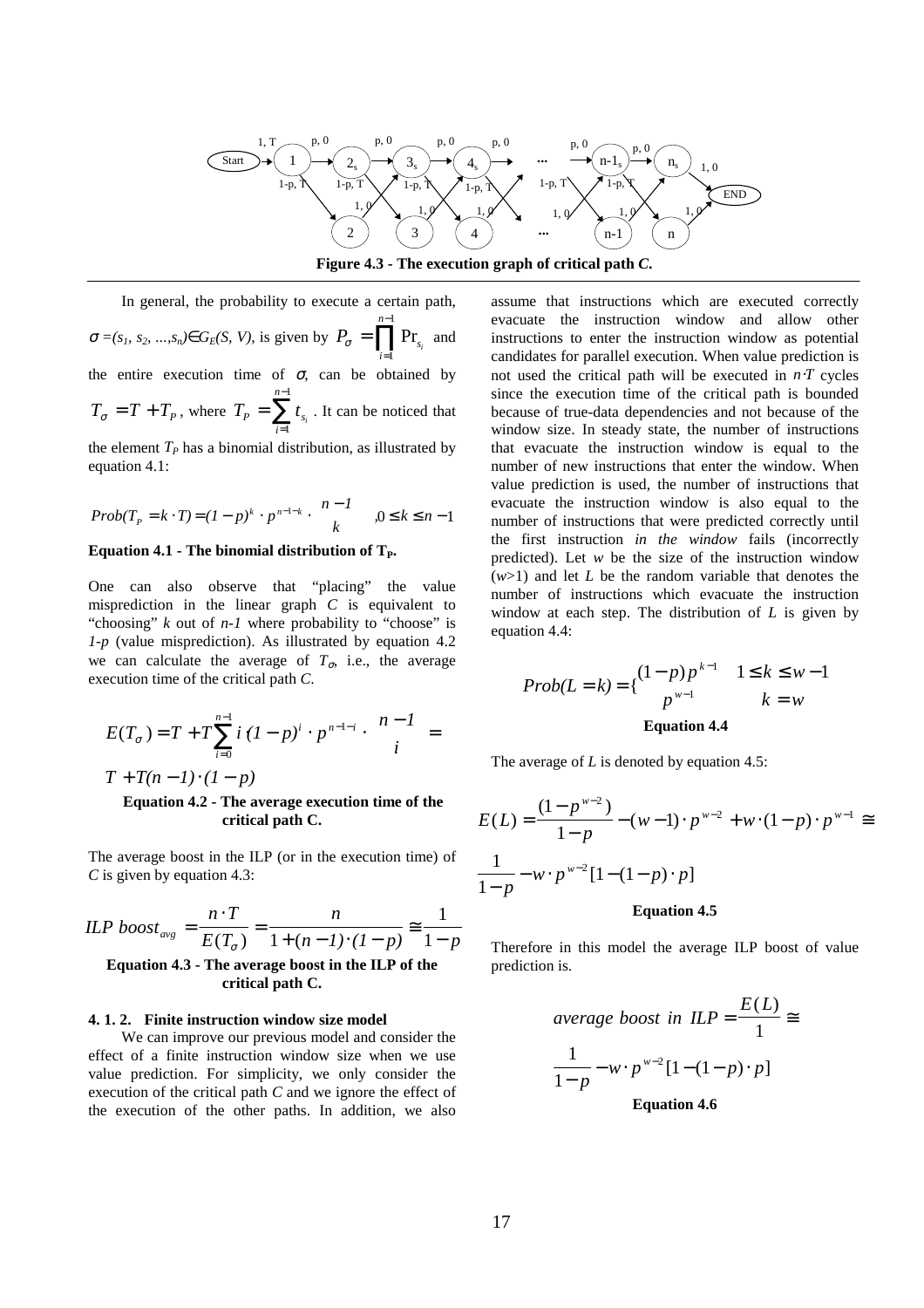Note that this result consists of two elements: the first 1

element  $\frac{1}{1-p}$  represents the boost in the case of an

infinite instruction window and the second element takes into account the effect of the window size.

### **4. 2. Experimental framework**

Our experiments consider an abstract machine with a finite instruction window. We have chosen this experimental model since the concept of value prediction is entirely new and the discussion of particular implementation issues inherent to different processor architectures is beyond of the scope of this paper. The ILP which such a machine can gain (when it does not employ value prediction) is dictated by the dataflow graph of the program and its instruction window size. We have previously indicated that in order to reach the dataflow graph boundaries, a machine should employ: 1. unlimited number of resources (execution units etc.), 2. unlimited number of registers, 3. perfect (either static or dynamic) branch prediction mechanisms and 4. its instruction fetch bandwidth should be sufficient. In addition, we also assume, for simplicity, that each instruction can be executed in a single cycle. This abstract machine model is very useful for the preliminary studies of value prediction, since it provides us with a means to examine the pure potential of this phenomenon without being affected by the limitations of individual machines. As a part of our abstract perspective, we also assume that there is no extra penalty when values are not predicted correctly, since both Lipasti *et al.* ([26]) and our previous works ([16], [17]) have shown that most of the value mispredictions can be eliminated by employing a classification mechanism. In the following experiments we measure the effect of various value prediction policies and prediction schemes on the ILP under two different instruction window sizes. In the next subsection these measurements are compared versus the analytical model.

In the previous section we broadly studied the characteristics of the value prediction accuracy that various value predictors schemes can gain. It is important to indicate that the connection between the value prediction accuracy gained by these predictors and the expected boost in the ILP may not be straightforward. It is not sufficient that these schemes can correctly predict outcome values, these predictable values should also be in the "right places", where their contribution to the ILP would be significant (such as critical paths). In this subsection we will present a set of measurements that will indicate that value prediction can have a substantial contribution to the exploited ILP.

The gain of ILP available with value prediction is examined for two different value predictors, the last-value predictor and the stride predictor. Each of these predictors can operate in two modes: the first mode, termed the *scalar generation mode*, allows generation of only a single value prediction for an individual copy of an instruction that resides in the instruction window, while the second mode, termed the *eager generation mode* allows the predictor to generate multiple value predictions assigned to multiple copies of an individual instruction (if any) in the instruction window (e.g. in case of a loop). The hardware implementation and considerations of the eager generation mode is beyond the scope of this paper and they are presented in [18].

Figure 4.4 illustrates the ILP achieved using value prediction when the instruction window size is 40. It also compares the ILP achieved by different predictor schemes (last-value predictor and stride predictor) and prediction modes (scalar mode and eager mode) versus the ILP when value prediction is not employed. Indeed this figure indicates that the potential of value prediction to exceed the current ILP limitations is tremendous, e.g. in the benchmark *gcc* the ILP is increased from 14 to nearly 22, in *m88ksim* from 7 to 34, in *perl* from 15 to nearly 25 and in *vortex* from nearly 10 to 33. Figure 4.4 also illustrates that the stride predictor significantly accomplishes better performance than the last-value predictor in those benchmarks which exhibited stride value predictability (like *m88ksim* and *vortex*) in our previous experiments. For instance, in the benchmark *m88ksim* the stride predictor boosts the ILP from approximately 7 to 34, while the last-value predictor only achieves ILP of 13. In the rest of the benchmarks (like *go* and *li*) both predictors gain similar ILP with relatively smaller advantage to the stride predictor.

Another interesting observation shown by these experiments is that the eager mode barely improves the ILP that the last-value predictor achieves in all the benchmarks. However, the eager mode significantly improves the ILP that the stride predictor gains in those benchmarks exhibiting stride value predictability. For instance, in the benchmark *m88ksim* the stride predictor operating in eager mode gains ILP of 34, while the same predictor in scalar mode gains only ILP of 20. This phenomenon seems reasonable, since those instructions with output values exhibiting a tendency to appear in strides are likely to appear recurrently in the instruction window, like instructions in loops, and in order to better exploit them, the predictor should be allowed to operate in eager mode. In the floating point benchmarks, *swim* and *mgrid*, all the value predictors achieve similar ILP. Since the computation phase of the floating point benchmarks is less constrained by true-data dependencies, our measurements exhibit more ILP in comparison to the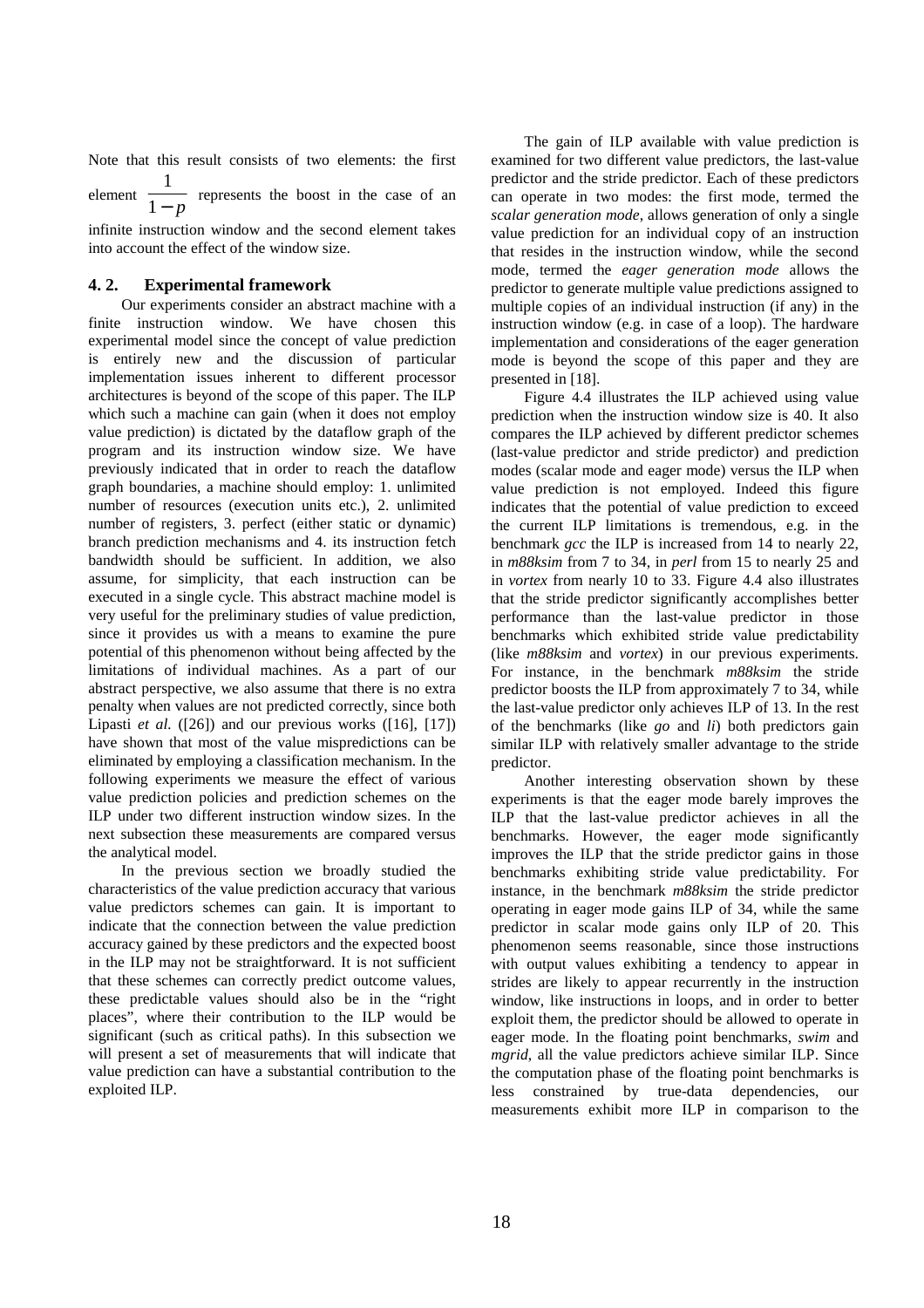initialization phase that tends to behave like an integer program. It can also be observed that although the stride predictor has significantly exhibited better prediction accuracy than the last-value predictor in ALU instructions, the overall ILP increase of both predictors is relatively limited since:

1. Usually the size of basic blocks and loop bodies in floating point programs is relatively big. As a result, the instruction window becomes too small to hold multiple iterations of a loop or even several basic blocks. Therefore, many of the loop-carried dependencies barely affect the ILP.

2. Both the last-value predictor and the stride predictor gained relatively small prediction accuracy in floating-point instructions which may also affect their achievable performance.



**Figure 4.4 - The ILP gained by value prediction when instruction window size is 40.**

Enlarging the instruction window size can enable current processors to look further ahead to find independent candidate instructions for parallel execution. In order to examine how this enlargement affects a machine that employs value prediction, we perform further experiments that are illustrated in figure 4.5. This figure exhibits the same measurements as figure 4.4, however this time when the instruction window size is 200. These measurements show that as the instruction window size is increased the extracted ILP grows as well. However, the most interesting observation that these experiments present is that the enlargement of the instruction window particularly affects the performance of the eager generation mode and the stride predictor. A bigger instruction window significantly increases the likeliness that it would maintain repeated copies of a same basic block or a same instruction simultaneously, such as multiple iterations of a loop. Such patterns can be usefully exploited by the eager generation mode. This mode allows the predictor to generate multiple value predictions to multiple copies of the same instruction and hence it can better utilize the deeper look-ahead provided by the enlargement of the instruction window. The stride predictor can also take advantage of these patterns, since appearances of recurrent instructions in the

instruction window are also likely to generate output values that progress in strides.



**Figure 4.5 - The ILP gained by value prediction when instruction window size is 200.**

In addition, it can be observed that even benchmarks which did not exhibit significant stride value predictability in the previous experiments, like *gcc*, *li* and *perl*, are significantly affected when they employ both stride predictor and eager generation mode. For instance, in benchmark *gcc* a stride predictor that operates in eager mode increases the ILP from 36 to 82, while the same predictor in scalar mode gains ILP of only 60. In addition the gap between the stride predictor and the last-value predictor, which gains ILP of approximately 50, becomes more noticeable. In the benchmark *li* the effect of the eager mode is even noticeable on the last-value predictor. The last-value predictor increases the ILP of this benchmark from 28 to 55 while the same predictor operating in scalar mode gains only 42. However, the best ILP among all the predictors in this benchmark is gained by the stride predictor (operating in eager generation mode) which boosts the ILP to 82. In the benchmarks that exhibited stride predictability (*m88ksim* and *vortex*) the effect of the instruction window enlargement is the most observable. In *m88ksim* the stride predictor in eager mode increases the ILP from 7.4 to 144 while the same predictor in scalar mode gains only 31. In *vortex* similar patterns are observed: the ILP is increased from 13.5 to 142 by the stride predictor operating in eager mode, while the same predictor in a scalar mode gains ILP of nearly 26. In addition, the enlargement of the instruction window affects the extractable ILP in the floating point benchmarks as well. The gap between the stride predictor in eager mode and the other schemes becomes much more significant since the instruction-window size enlargement can better expose the loop-carried dependencies. The stride predictor increases the ILP of *swim* (in the computation phase) from 47 to 104, and in the benchmark *mgrid* it increases the ILP from 53 to 73.

These results indicate that the potential of value prediction to increasing the ILP beyond the dataflow graph limitations is tremendous. In addition, till now several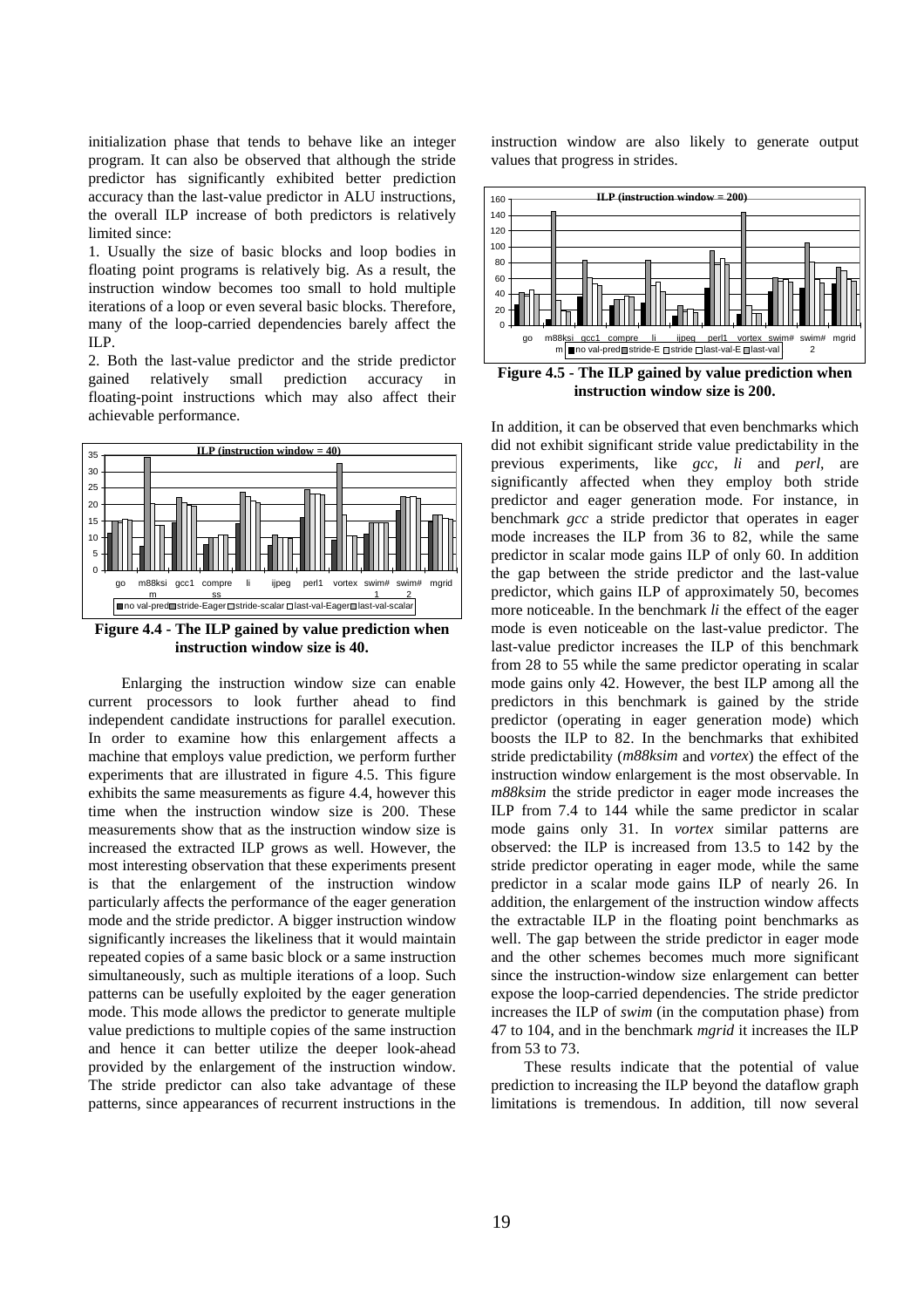studies such as [21] indicated that large instruction windows may not be cost-effective since they do not offer sufficient increase in the ILP to justify their hardware-cost. When value prediction is employed this claim may no longer be true. In addition, we have seen that both stride predictor and eager generation mode may significantly gain better ILP particularly when the size of the instruction window is increased. One of the directions that we consider ([18]) is to maintain a hybrid approach that consists of both predictor schemes (last-value predictor and stride predictor) and both value prediction generation modes (scalar mode and eager mode). This approach, motivated by our experiments, indicates that on one hand the absolute number of instructions exhibiting stride value predictability is relatively smaller than those exhibiting last-value predictability, however on the other hand, value prediction based on strides can significantly increase the ILP particularly in big instruction windows. Hence, in order to take advantage of these observations a machine could partition the limited resources assigned to the value prediction schemes more efficiently, e.g. by employing a small prediction table for the stride-predictor and a bigger table for the last-value predictor and only allowing value predictions based on strides to be generated in eager mode. These issues and many other implementation consideration issues are left for possible future studies.

## **4. 3. Comparison between the experimental and analytical results**

In our comparison between the experimental measurements and the analytical results we consider the abstract machine model that we described in previous subsections. The configuration used for the comparison is the stride predictor operating the eager generation mode. The *experimental* increase in the ILP is obtained straightforwardly from the experimental measurements that were presented in the previous subsection. In order to calculate the *analytical* increase in the ILP predicted by our analytical model we use equations 4.3 and 4.6. Notice, that these equations need to be assigned with the prediction accuracy, *p*, that the predictor gains in each benchmark. The prediction accuracy, *p*, can be obtained from the measurements presented in Subsection 3.1.

Figure 4.6 illustrates the boost in the ILP under three different instruction window size: 40, 200 and infinite. For the finite instruction windows it illustrates both the experimental ILP increase and the analytical ILP increase. For the infinite instruction window it only illustrates the analytical evaluation. It can be observed that for most of the benchmarks the analytical model provides a good estimation for the ILP increase that is very close to the experimental results. On the other hand, for some benchmarks, the analytical model underestimated the potential of using value prediction. The reason for this observation is that in these programs, there are different "hot spots" which have a non-uniform relative contribution to the ILP.



**Figure 4.6 - Experimental versus analytical results of the expected boost in the ILP.**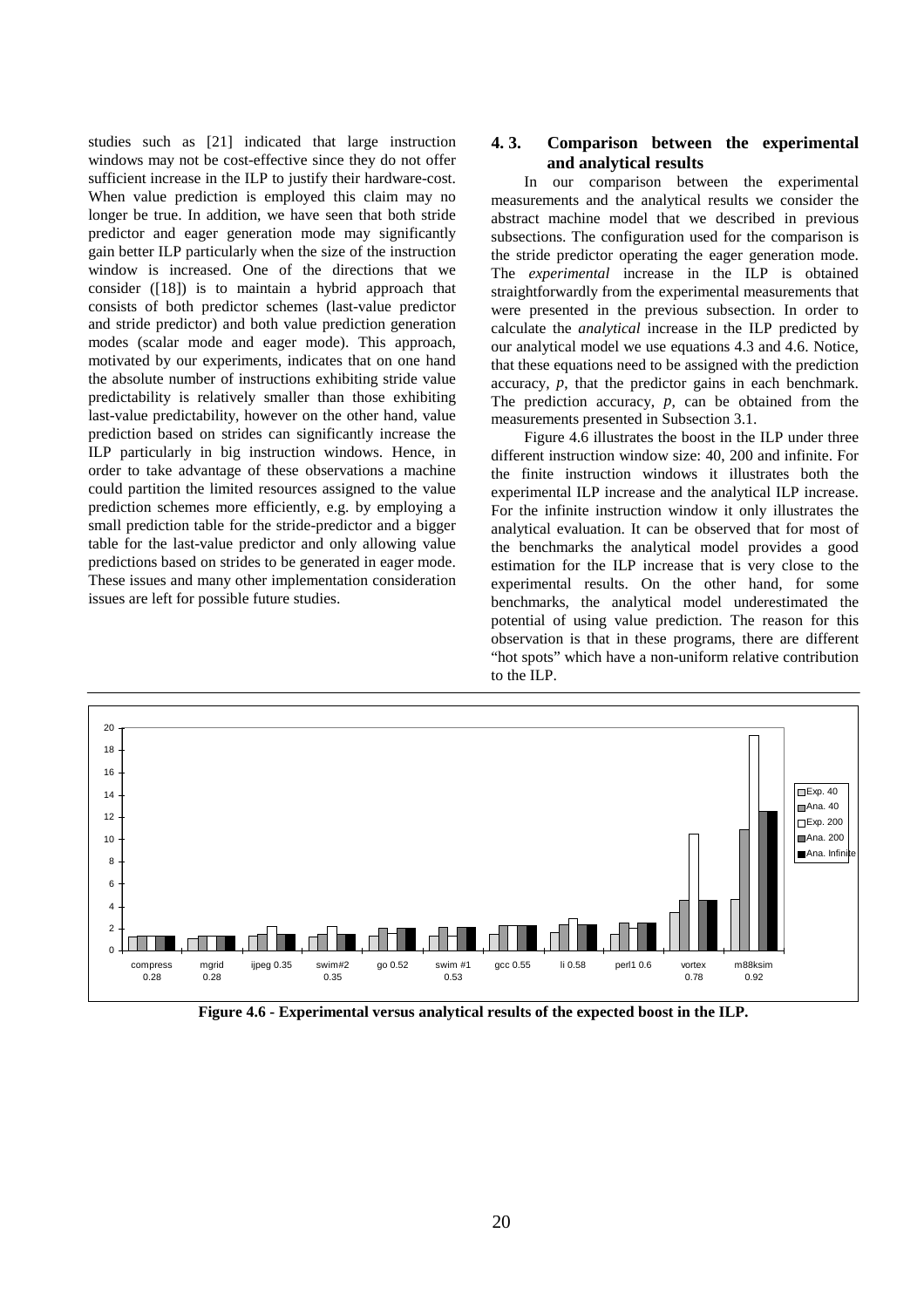# **5. Conclusions, contributions and future directions**

In this paper we presented an analytical and experimental study of the characteristics of *value prediction*. This concept is based on the observation that programs tend to re-use their recently generated values during execution. By taking advantage of this phenomenon, we can allow the system to collapse true-data dependencies and perform speculative execution based on predicted values.

So far, all modern computer systems have been based on the assumption that the dataflow graph of a sequential program forms an upper fundamental bound of the instruction-level parallelism. In order to better utilize the parallel resources in the system, the design of modern computers was focused on resolving name and control dependencies. Value prediction demonstrates that a similar technique can be used to improve parallelism by allowing the execution of data dependent operations out-of-order. We believe that this fundamental principle opens new horizons for future computer architectures.

Throughout this study, we have examined the concept of value prediction from three different perspectives: 1. we studied the characteristics of the phenomenon from the viewpoint of the program code, 2. we explored how these characteristics can be taken advantage of in order to improve the extractable ILP out of a sequential program, and 3. we provided a probability model in order to attain an analytical evaluation of the potential of value prediction to boosting ILP.

The main contributions of this study can be summarized as follows:

- 1. We extended the concept of value prediction and provided a related terminology. We introduced the notion of value predictability and distinguished between two different types of value predictability: last-value predictability and stride value predictability.
- 2. We presented substantial evidence confirming that programs tend to re-use their recently generated values and to exhibit predictable patterns of data values. In addition, we showed that programs can exhibit two kinds of value predictability patterns, last-value and stride. We also examined the distribution of these properties between different programs, instruction types and data types.
- 3. We introduced various value predictors and examined how efficiently they exploit different value predictability patterns.
- 4. We showed that the prediction accuracy does not distribute uniformly among the instructions in a program. Most programs exhibit two sets of instructions, highly value-predictable instructions and highly unlikely-predictable ones. These observations

are the motivation to develop classification mechanisms, such as saturated counters, that were found to be very useful in preventing the "unlikely predictable" instructions from being candidates for value prediction.

- 5. Our preliminary observation indicates that different input files do not greatly change the value predictability of a program. This observation is encouraging for our future intention to use profiling-based compiler techniques that could classify the value predictability of instructions based on previous runs of the programs.
- 6. We showed that the use of value prediction techniques makes substantial contributions in respect to the extractable ILP. In addition, we have presented two different value prediction modes: the scalar generation mode and the eager generation mode, and examined their impact on the extractable ILP. Our ILP measurements indicate that the stride predictor significantly accomplishes better ILP than the last-value predictor in those benchmarks that exhibited strides value predictability, while in the rest of the benchmarks both predictors gain similar ILP with relatively smaller advantage to the stride predictor. We also observed that the eager mode particularly improves the overall performance of the stride predictor in those benchmarks which exhibited stride value predictability.
- 7. We showed that enlarging the instruction window, significantly improves the ILP gained by the eager generation mode and the stride predictor. We also observed that programs which exhibit last-value predictability can gain certain benefit from eager generation mode as well in this case.
- 8. We provided an analytical model which can be used to better understand the characteristics of value prediction, and to obtain a rough estimation of the potential of using it.

The study presented in this paper shows the importance of value prediction. We believe that using this new technique will lead to new directions in designing future computer architectures. Now that we have established the basis and the evidence of the new phenomenon, we intend to continue our research towards achieving a better understanding of the capabilities of value prediction and how it can be employed. We are in the process of examining different hardware mechanisms for efficient implementation of value prediction. In addition, we are looking at combining compiler support that can exploit our knowledge about value predictability.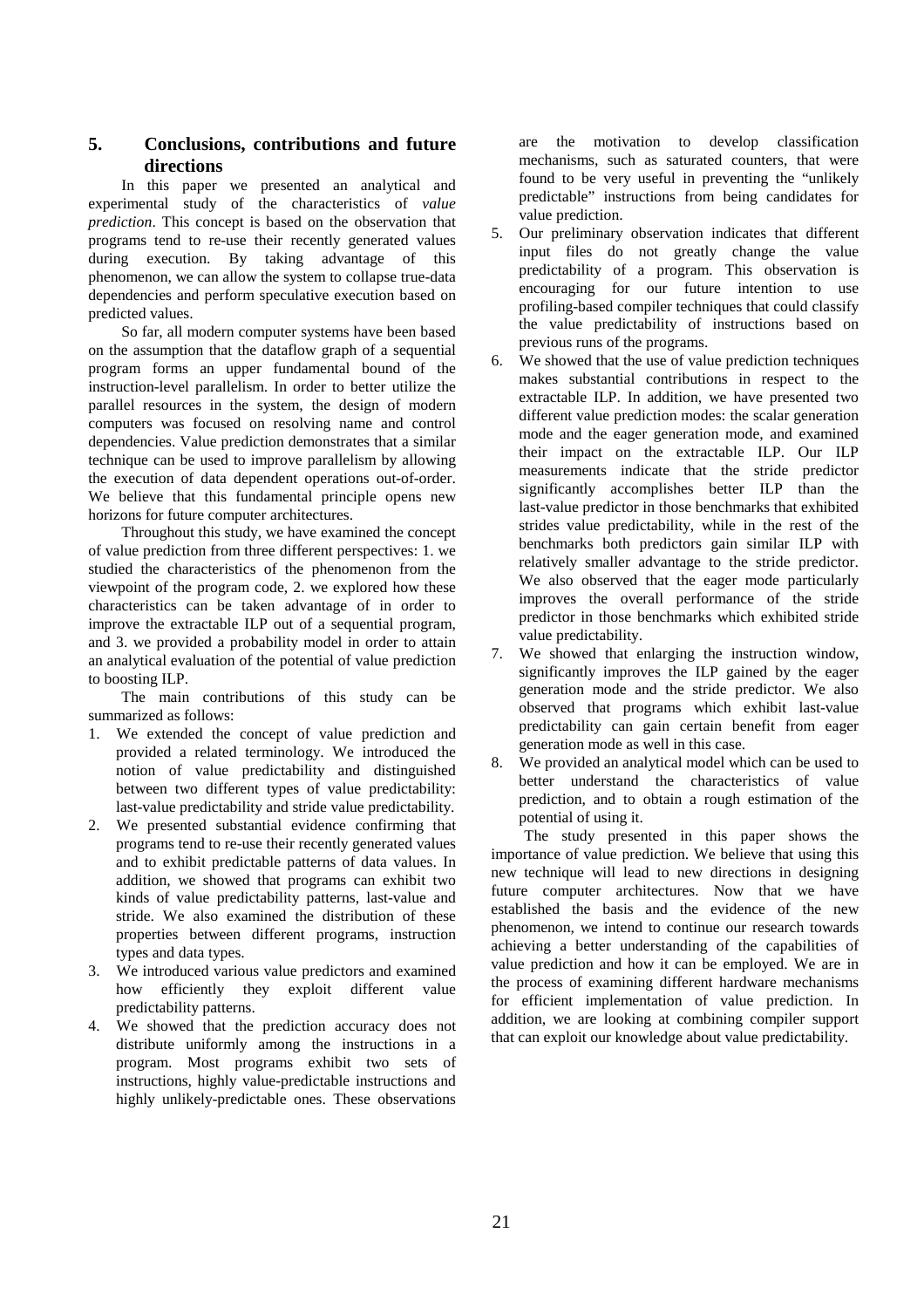#### **References**

- [1] T. L. Adam, K. M. Chandy and J. R. Dickson. A Comparison of List Scheduling for Parallel Processing Systems. Communications of ACM, vol. 17, Dec., 1974, pp. 685-690.
- [2] A. V. Aho, R. Sethi and J. D. Ullman. Compilers: Principles, Techniques and Tools. Reading, MA: Addison-Wesly, 1986.
- [3] A. Aiken and A. Nicolau. Perfect Pipelining: A New Loop Parallelization Technique. In H. Ganzinger (ed.) Proceedings of the  $2<sup>nd</sup>$  European Symposium on Programming. pp. 221-235. New-York, Mar., 1988.
- [4] R. J. Blainey. Instruction Scheduling in the TOBEY Compiler. IBM J. Res. Develop., Vol. 38, No. 5, Sep., 1994, pp. 577-593.
- [5] P. -Y. Chang, M. Evers and Y. N. Patt. Improving Branch Prediction Accuracy by Reducing Pattern History Table Interference. The Conference on Parallel Architectures and Compilation Techniques (PACT), 1996, pp.48 - 57.
- [6] A. E. Charlesworth. An Approach to Scientific Array Processing: The Architectural Design of the AP-120B/FPS Family. Computer, Vol. 14, Sep., 1981, pp.18-27.
- [7] T. F. Chen and J. L. Bear. Effective Hardware-based Data Prefetching for High-performance Processors. IEEE Transactions on Computers, 44(5): 609-623, May, 1995.
- [8] S. Davidson, D. Landskov, B. D. Shriver and P. W. Mallet. Some Experiments in Local Microcode Compaction for Horizontal Machines. IEEE Transactions on Computers, Vol. C-30, no. 7, July, 1981, pp. 460-477.
- [9] T. A. Diep, C. Nelson and J. P. Shen. Performance Evaluation of the PowerPC 620 micro-architecture. In proceeding of the 22<sup>nd</sup> International Symposium on Computer Architecture. June, 1995, pp. 163-174.
- [10] D. R. Ditzel and H. R. McLellan. Branch Folding in the CRISP microprocessor: Reducing the Branch Delay to Zero. Proceeding of the 14<sup>th</sup> International Symposium on Computer Architecture. June, 1987.
- [11] J. H. Edmondson, P. Rubinfeld, R. Preston and V. Rajagopalan. Superscalar Instruction Execution in the 21164 Alpha Microprocessor. IEEE Micro, April, 1995, pp. 33-43.
- [12] J. R. Ellis. Bulldog: A Compiler for VLIW Architecture. MIT Press, Cambridge, Mass., 1986.
- [13] J. A. Fisher. The Optimum of Horizontal Microcode Within and Beyond Basic Blocks: An Application of Processor Scheduling with Resources. Ph.D. dissertation, Technical Report COO-3077-161. Courant Mathematics and Computing Laboratory, New York University, New York, October, 1979.
- [14] J. A. Fisher and S. M. Freudenberger. Predicting Conditional Branches from Previous Runs of a Program. Proceeding of the 5<sup>th</sup> Conference of Architectural Support for Programming Languages and Operating Systems. IEEE/ACM, Boston, Oct., 1992.
- [15] J. W. C. Fuand J. H. Patel. Stride Sirected Prefetching in Scalar Processors. In the 25<sup>th</sup> Annual International Symposium on Microarchitecture, pp. 102-110, Portland, Oregon, Dec., 1992.
- [16] F. Gabbay and A. Mendelson. Speculative Execution based on Value Prediction. EE Department TR #1080, Technion - Israel Institute of Technology, Nov., 1996.
- [17] F. Gabbay and A. Mendelson. Can Program Profiling Support Value Prediction? Proceedings of the  $30<sup>th</sup>$  Annual ACM/IEEE International Symposium on Microarchitecture, December, 1997.
- [18] F. Gabbay and A. Mendelson. The Effect of Instruction-Fetch Bandwidth on Value Prediction. In proceeding of the  $25<sup>th</sup>$  International Symposium on Computer Architecture, June 1998.
- [19] J. Gonzales and A. Gonzales. Speculative Execution via Address Prediction and Data Prefetching. Porceedings of the 11<sup>th</sup> Internation Conference on Supercomputing , pp. 196-203, July 1997.
- [20] L. Gwennap. Intel's P6 Uses Decoupled Superscalar Design. Microprocessors Report vol. 9, num. 2, Feb. 16, 1995.
- [21] M. Johnson. Superscalar Microprocessor Design. Prentice Hall, Englewood Cliffs, 1990, N.J.
- [22] R. M. Keller. Look-ahead Processors. Computing Surveys, volume 7, no.4, Dec., 1975, pp. 177-195.
- [23] M. S. Lam. Software pipelining: An effective scheduling technique for VLIW processors. SIGPLAN Conference on Programming Languages Design and Implementation, ACM (June), Atlanta, Ga., 318-328.
- [24] M. Lam. A Systolic Array Optimizing Compiler. Boston: Kluwer, 1989.
- [25] M. H. Lipasti, C. B. Wilkerson and J. P. Shen. Value locality and load value prediction. In proceedings of the  $7<sup>th</sup>$ International Conference on Architectural Support for Programming Languages and Operating Systems (ASPLOS-VII), Oct., 1996.
- [26] M. H. Lipasti, C. B. Wilkerson and J. P. Shen. Exceeding the dataflow limit via value prediction. In proceedings of the 29<sup>th</sup> Annual ACM/IEEE International Symposium on Microarchitecture, Dec. 1996.
- [27] S. McFarling and J. Hennessy. Reducing the Cost of Branches. Proceedings of the 13<sup>th</sup> International Symposium on Computer Architecture. June, 1986. pp. 396-403.
- [28] S. S. Pinter and A. Yoaz. Tango: a Hardware-based Data Prefetching Technique for Super-scalar Processors. In proceedings of the 29<sup>th</sup> Annual ACM/IEEE International Symposium on Microarchitecture, Dec., 1996.
- [29] B. R. Rau and C. D. Glaeser. Some Scheduling Techniques and an Easily Schedulable Horizontal Architecture for High Performance Scientific Computing. Proceeding of the 14<sup>th</sup> Annual Workshop on Microprogramming, Oct., 1981, pp. 183-198.
- [30] M. Simone, A. Essen, A. Ike, A. Krishnamoorthy, T. Maruyama, N. Patkar, M. Ramaswami, M. Shebanow, V. Thirumalaiswamy and D. Tovey. Implementation Trade-offs in Using Restricted Data Flow Architecture in High Performance RISC Microprocessor. In proceeding of the 22<sup>nd</sup> International Symposium on Computer Architecture, June 1995, pp. 151-162.
- [31] Introduction to Shade, Sun Microsystems Laboratories, Inc. TR 415-960-1300, Revision A of 1/Apr/92.
- [32] A. Smith and J. Lee. Branch Prediction Strategies and Branch-Target Buffer Design. Computer 17:1, Jan. 1984. pp. 6-22.
- [33] J. E. Smith. A Study of Branch Prediction Techniques. In proceeding of the 8<sup>th</sup> International Symposium on Computer Architecture, June 1981.